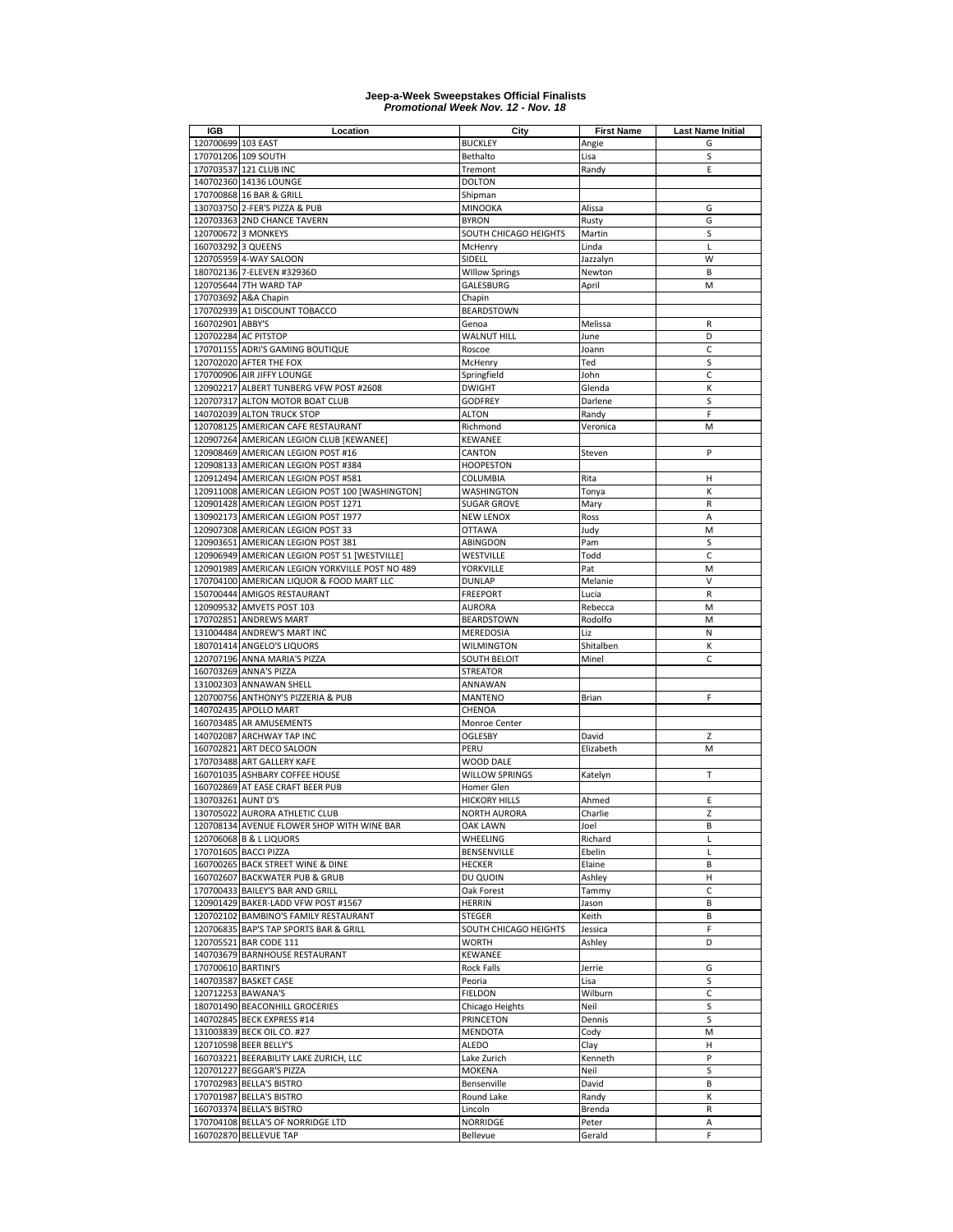| IGB                   | Location                                                                     | City                           | <b>First Name</b> | <b>Last Name Initial</b> |
|-----------------------|------------------------------------------------------------------------------|--------------------------------|-------------------|--------------------------|
|                       | 160704004 BEMENT CAFE                                                        | Bement                         | Matthew           | M                        |
|                       | 140703506 BENCHWARMERS SPORTS BAR & GRILL                                    | <b>FREEPORT</b>                | Al                | F                        |
|                       | 140704142 BENNY'S CORNER BAR & GRILL                                         | FARMINGTON                     | LaDonna           | В                        |
|                       | 120709980 BERNASEK'S                                                         | CHESTER                        | Brandy            | S                        |
|                       | 120707550 BERRY'S BAR                                                        | STAUNTON                       | Timothy           | $\mathsf{L}$             |
|                       | 170702161 BERT'S PLACE MILFORD, INC.                                         | <b>MILFORD</b>                 | Dakota            | W                        |
|                       | 120703894 BEST WESTERN PRAIRIE INN                                           | GALESBURG                      | Eric              | К                        |
|                       | 150701239 BEST WESTERN PREMIER                                               | Alton                          |                   |                          |
| 170704205 BETSY'S     |                                                                              | Rockford                       | Deb               | C                        |
|                       | 150702160 BETTER DAYS DISTILLING AND COCKTAIL BAR                            | <b>TILTON</b>                  | Cindy             | M                        |
|                       | 170703670 BETTY'S PLACE                                                      | Plano                          |                   |                          |
|                       | 170704234 BETTY'S PLACE                                                      | <b>Blue Island</b>             | Barbara           | C                        |
|                       | 130700493 BETTY'S RITE BANK SALOON                                           | <b>ST DAVID</b>                | Leann             | F                        |
|                       | 180701374 BG'S GAMING CAFE                                                   | East Peoria                    | Josh              | S                        |
|                       | 170702493 BIG 10 MART                                                        | Moline                         |                   |                          |
|                       | 160703481 BIG AL KA-PONIES                                                   | Lenzburg                       | Megan             | R                        |
|                       | 150701288 BIG AL'S SPEAKEASY                                                 | PEORIA                         |                   |                          |
|                       | 150702959 BIG CATZ BBQ                                                       | KNOXVILLE                      | Marcy             | G                        |
|                       | 120700625 BIG DADDY'S DISCO DINER.                                           | BELLEVILLE                     |                   |                          |
| 160701352 BIG D'S     |                                                                              | <b>ROCK FALLS</b>              | Jessica           | F                        |
|                       | 120709904 BIG FOOT BAR & GRILL                                               | <b>ROCKFORD</b>                |                   |                          |
| 180701118 BIG FOUR    |                                                                              | DANVILLE                       | Nick              | F                        |
| 120707913 BIJOU PUB   |                                                                              | MONMOUTH                       | William           | s                        |
|                       | 120709570 BILLY BOB'S BAR B Q                                                | OGDEN                          | Amy               | M                        |
|                       | 180701471 BILLY'S BEEF HOT DOGS & MORE                                       | SPRING GROVE                   |                   |                          |
| 120704818 BILLY'S TAP |                                                                              | CANTON                         | Diane             | C                        |
|                       | 130703101 BISHOPS CHILI                                                      | WESTMONT                       | Mary              | W                        |
| 150704353 BKB BAR     |                                                                              | <b>ROODHOUSE</b>               | Kathy             | Y                        |
|                       | 120700740 BLACK SHEEP                                                        | Orland Park                    |                   |                          |
|                       | 120709303 BLARNEY IRISH PUB                                                  | <b>OTTAWA</b>                  | Jeannie           | M                        |
|                       | 180700366 BLONDIE'S BAR                                                      | Arthur                         | Clifford          | N                        |
|                       | 170702476 BLUE MARGARITA'S MEXICAN BAR AND GRILL                             | Springfield                    |                   |                          |
| 120702285 BO JAC'S    |                                                                              | <b>WOOD RIVER</b>              | Mark              | N                        |
|                       | 170702767 BOBBY GAMING                                                       | Itasca                         | Lori              | M                        |
|                       | 130701825 BOBBY'S BARREL INN                                                 | <b>ROUND LAKE</b>              | Steve             | N                        |
|                       | 120708322 BOBS PUMP HOUSE                                                    | <b>GEORGETOWN</b>              |                   |                          |
|                       | 170700869 BON VOYAGE GREAT EATS & SPIRITS                                    | Antioch                        | Michele           | В                        |
|                       | 120710289 BONEYARD BAR                                                       | <b>BENTON</b>                  | Tim               | S                        |
|                       | 140702003 BONNELL'S GENERAL STORE                                            | <b>SUBLETTE</b>                | Judy              | M                        |
|                       | 120701453 BONNER ROAD INN                                                    | WAUCONDA                       |                   |                          |
|                       | 180701641 BONNIE'S DINING & BANQUETS                                         | <b>WILLOW SPRINGS</b>          |                   |                          |
|                       | 130702260 BOONDOCKS                                                          | <b>GILMAN</b>                  | Cody              | S                        |
|                       | 170702961 BOONE'S FIREHOUSE, LLC                                             | Rankin                         |                   |                          |
|                       | 170700339 BORDERLINE                                                         | La Salle                       | Chris             | Z                        |
|                       | 140704332 BOTTOMS UP                                                         | <b>EAST PEORIA</b>             | Shawn             | т                        |
|                       | 130702092 BRASS KEY LOUNGE                                                   | <b>EAST PEORIA</b>             | Dave              | К                        |
|                       | 120700274 BREAKERS SALOON & EATERY                                           | OREGON                         | Richard           | S                        |
|                       | 130702361 BRICKHOUSE                                                         | MANLIUS                        |                   |                          |
|                       | 160701152 BRIDGEVIEW LIQUORS                                                 | <b>BRIDGEVIEW</b>              |                   |                          |
|                       | 140700642 BRONZE EAGLE PUB                                                   | LYONS                          | Nina              | P                        |
|                       | 120705187 BROTHERS PUB LLC                                                   | SHEFFIELD                      | Lisa              | Ε                        |
|                       | 170701221 BROWN ONION PUB                                                    | Steger                         | Larry             | В                        |
| 180701759 BR'S PLACE  |                                                                              | Maquon                         | Jeanie            | Г                        |
|                       | 120704367 BRUNSWICK BAR                                                      | WESTVILLE                      | Kimberly          | М                        |
|                       | 170700110 BUCKLEY'S GAMING CAFE                                              | Ogden                          | Lyndsay           | P                        |
|                       | 120701388 BUCK'S PIT STOP                                                    | <b>HODGKINS</b>                | Phyllis           | S                        |
| 170703317 BUDA BAR    |                                                                              | <b>BUDA</b>                    | Judy              | F                        |
| 170700417 BUDDE'S     |                                                                              | GALESBURG                      | Kevin             | B                        |
| 120704364 BUD'S BAR   |                                                                              | <b>RANTOUL</b>                 | Pam               | C                        |
|                       | 170703065 BUFFALO WILD WINGS                                                 | Pekin                          | Diane             | D                        |
|                       | 170702938 BUFFALO WILD WINGS                                                 | Jacksonville                   |                   |                          |
|                       | 120712539 BULL DOG INN                                                       | <b>EMDEN</b>                   | Bruce             | Ε                        |
|                       | 130702731 BUNKHOUSE                                                          | <b>BUNKER HILL</b>             | Jacob             | S                        |
|                       | 170702579 BUNK'S PLACE                                                       | <b>HARVARD</b>                 |                   |                          |
| 120700419 BURNZEES    |                                                                              | <b>BRIMFIELD</b>               | Curt              | $\vee$                   |
|                       | 120702300 BURR OAK BOWL                                                      | <b>BLUE ISLAND</b>             | Danielle          | н                        |
|                       | 150703663 BUZZY HOLDINGS INC                                                 | LA SALLE                       | Lyle              | R                        |
|                       | 150700992 BYRON CENTURY TAP                                                  | <b>BYRON</b>                   | John              | C                        |
|                       | 120703790 C & J LOUNGE                                                       | WASHBURN                       |                   |                          |
|                       |                                                                              | GALESBURG                      |                   |                          |
|                       | 120708207 CACTUS COUNTRY                                                     |                                |                   |                          |
|                       | 120701214 CADDYSHACK                                                         | CENTRALIA                      | Amy               | M                        |
|                       | 130705114 CAHOKIA CLUB                                                       | CAHOKIA                        | Craig             | G                        |
|                       | 130703037 CAMELOT BOWL                                                       | COLLINSVILLE                   | Darla             | G                        |
|                       | 120702010 CANTINA AND GRILL                                                  | OSWEGO                         | Swati             | С                        |
|                       |                                                                              |                                |                   |                          |
|                       | 120801398 CANTON LODGE 626                                                   | CANTON                         | Brenda            | R                        |
|                       | 160703636 CAPITOL STREET SPORTS BAR AND GRILL INC.<br>120704051 CARDINAL INN | Pekin<br><b>EAST GALESBURG</b> | Tracy<br>Courtney | S<br>Г                   |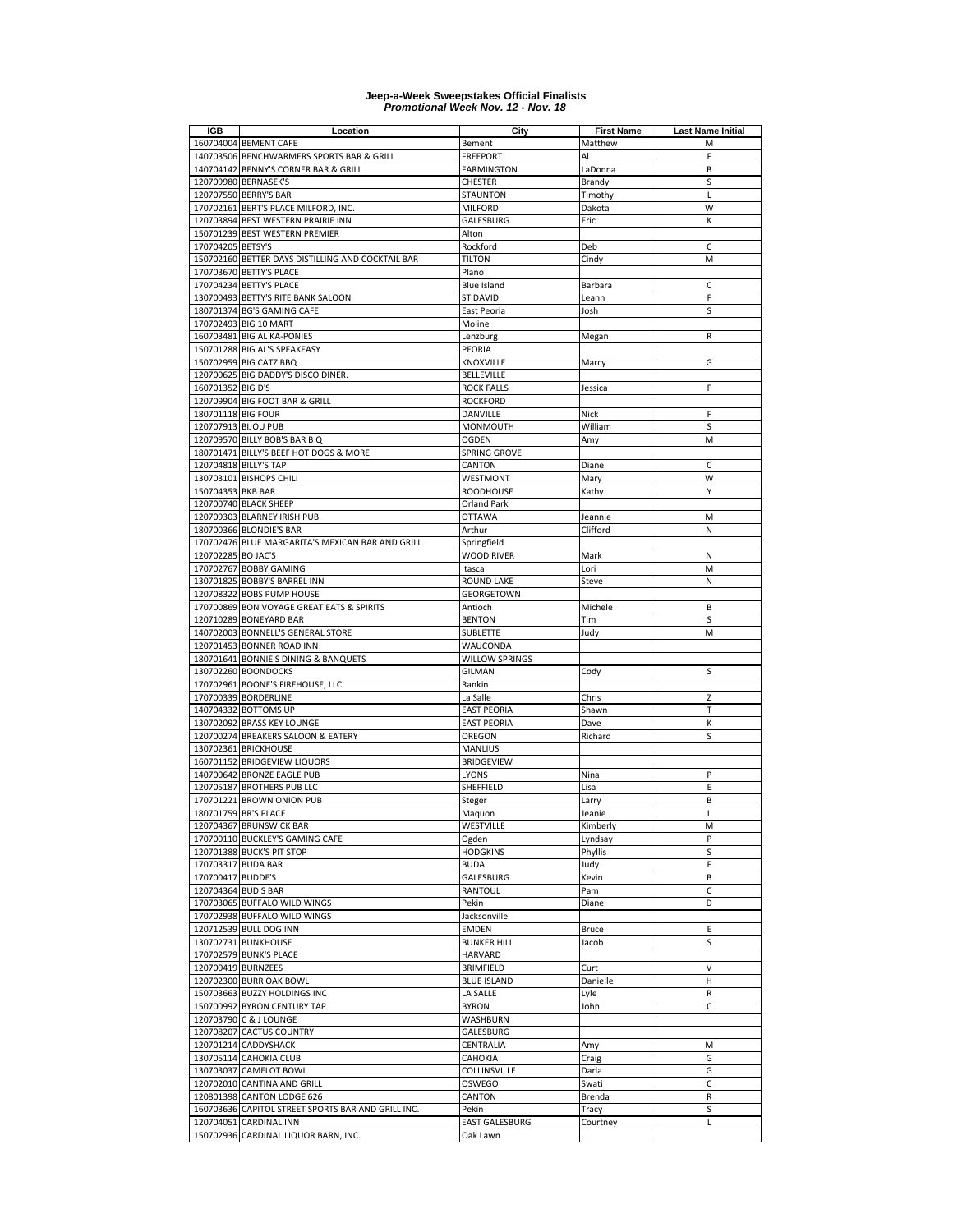| IGB                | Location                                              | City                  | <b>First Name</b> | <b>Last Name Initial</b> |
|--------------------|-------------------------------------------------------|-----------------------|-------------------|--------------------------|
|                    | 160704025 CARDINAL WINE & SPIRITS                     | Harvard               |                   |                          |
|                    | 160700204 CARPENTERSVILLE BP(GEI-150)                 | CARPENTERSVILLE       |                   |                          |
|                    | 120703138 CARRIGANS PUB                               | <b>EAST PEORIA</b>    | Richard           | O                        |
|                    | 180701174 CARUSO'S EXPRESS                            | Hillside              | Michelle          | D                        |
|                    | 120700718 CASEY'S CORNER                              | WAUKEGAN              | Mary              | D                        |
|                    | 120900797 CASEYVILLE MEM POST 1117 VFW                | CASEYVILLE            | Al                | F                        |
|                    | 160701645 CASEYVILLE MINI MART                        | CASEYVILLE            |                   |                          |
|                    | 120807532 CASEYVILLE MOOSE                            | CASEYVILLE            | Pamela            | M                        |
|                    | 160700455 CASH CABANA                                 | Crestwood             | Joe               | K                        |
|                    | 160703651 CASH CABANA                                 | South Elgin           | Teresa            | H                        |
|                    | 170701929 CASS QUICK STOP                             | Chandlerville         |                   |                          |
|                    | 120707749 CASTLE'S PATIO INN                          | PEORIA                | Kevin             | R                        |
|                    | 120701344 CAT & FIDDLE TAVERN                         | <b>BELLEVILLE</b>     | Michael           | S                        |
| 120702187 CC DEPOT |                                                       | <b>CRESCENT CITY</b>  | Joe               | B                        |
|                    | 170702510 CC FOOD MART                                | LEBANON               | Karl              | B                        |
|                    | 141001282 CC FOOD MART                                | HIGHLAND              | Melissa           | b                        |
|                    | 120700610 CENTRAL PARK TAP                            | <b>ROCKFORD</b>       | Shylette          | G                        |
|                    | 120808137 CENTRALIA LODGE #493                        | CENTRALIA             | Blake             | F                        |
| 130700894 CERNO'S  |                                                       | KEWANEE               | Grant             | С                        |
|                    | 160700129 CHAMPIONS SPORTS BAR                        | Plainfield            | John              | J                        |
|                    | 160702099 CHASERS BAR & GRILL                         | <b>Niles</b>          | Ronald            | J                        |
|                    | 140702422 CHASERS SPORTS BAR & GRILL                  | LAKE ZURICH           | William           | V                        |
|                    | 170704239 CHASERS SPORTS BAR & GRILL OF SCHILLER PARK | Schiller Park         | Kathy             | G                        |
| 170703124 CHEERS   |                                                       | ROUND LAKE BEACH      | Patty             | J                        |
|                    | 170700658 CHEERS RESTAURANT                           | MIDLOTHIAN            | John C            | M                        |
|                    | 180700712 CHERRY POKER                                | Belvidere             | Angela            | W                        |
|                    | 160701342 CHERRY RED'S GARAGE, LLC                    | <b>DWIGHT</b>         | Carly             | P                        |
|                    | 160701752 CHERRY'S LOUNGE & SLOTS                     | Bartonville           | Tony              | $\mathsf R$              |
|                    | 120701303 CHESTER'S TAVERN                            | <b>SUMMIT</b>         | Paul              | S                        |
|                    | 140902558 CHICAGO HEIGHTS AMERICAN LEGION             | SOUTH CHICAGO HEIGHTS |                   |                          |
|                    | 120700522 CHILE PEPPER CAFE                           | OREGON                | Don               | $\mathsf R$              |
|                    | 170703215 CHIQUITA FOOD MARKET                        | Bensenville           | Salvador          | G                        |
|                    | 130704705 CHIQUITA FOOD MARKET                        | Rockford              | Miguel            | Z                        |
| 140703510 CHIX JR  |                                                       | <b>OTTAWA</b>         |                   |                          |
| 150703125          | <b>CHIX RESTAURANT</b>                                | <b>STREATOR</b>       | Peggy             | M                        |
|                    | 120708138 CHOPS FAMILY INN                            | ASHLEY                | Rick              | B                        |
|                    | 120701450 CHRIS' NORTH SIDE INN                       | <b>BLUE ISLAND</b>    | Everett           | S                        |
|                    | 120707741 CHRISTI'S DEN                               | <b>DUNLAP</b>         | Bryan             | C                        |
|                    | 120706287 CHRISTY'S PLACE                             | WASHINGTON            | Carl              | F                        |
|                    | 130703640 CHUCK'S SOUTHERN COMFORT CAFE               | DARIEN                | Joe               | M                        |
|                    | 130703641 CHUCK'S SOUTHERN COMFORTS CAFE              | <b>BURBANK</b>        | Dorota            | C                        |
|                    | 120705577 CHUCK'S TAVERN                              | CRETE                 | Adam              | S                        |
|                    | 120703341 CIMINO PIZZA                                | <b>MT MORRIS</b>      | Susan             | S                        |
|                    | 120700661 CIMINO'S LITTLE ITALY                       | <b>FREEPORT</b>       | Jamie             | G                        |
|                    | 170702504 CIMINO'S RISTORANTE & PIZZERIA, INC.        | Durand                |                   |                          |
|                    | 130704432 CINDY'S LOG CABIN                           | CAMARGO               |                   |                          |
|                    | 160701392 CINDY'S PUB                                 | <b>OAK FOREST</b>     | Jeanine           | Z                        |
|                    | 151000129 CIRCLE J'S SHELL                            | ROSELLE               | Patty             | D                        |
|                    | 170703918 CITY LIMITS                                 | Galesburg             | Rick              | S                        |
|                    | 150701013 CITY LIMITS OF VIOLA                        | VIOLA                 | Dave              | B                        |
|                    | 150701621 CLAIRE'S CAFE                               | Salem                 | Nanette           | B                        |
|                    | 130704952 CLANCYS OAK LAWN                            | OAK LAWN              | Brian             | M                        |
|                    | 120700780 CLASSIC K HAMBURGERS                        | CAHOKIA               | Carl              | B                        |
|                    | 120911413 CLIFFORD E JOHNSON VFW 9759                 | LOVES PARK            | <b>Bruce</b>      | J                        |
|                    | 160701239 CLIFF'S ON 5TH                              | Lincoln               | Stephen           | К                        |
|                    | 131002060 CLOCKTOWER SHELL                            | PERU                  | Tyler             | S                        |
| 150701572 CLUB 116 |                                                       | <b>ROANOKE</b>        | Adam              | J                        |
| 120708400 CLUB 18  |                                                       | WAUKEGAN              | Carol             | R                        |
| 130701528 CLUB 55  |                                                       | LA SALLE              | Joann             | D                        |
|                    | 120701420 CLUB CABARET                                | <b>CREVE COEUR</b>    | Nyasia            | ${\sf R}$                |
|                    | 130700738 CLUB ESCAPADE                               | <b>BELLEVILLE</b>     | Roy               | Z                        |
|                    | 120708294 CLUB PHOENIX II                             | <b>BARTONVILLE</b>    | Paul              | S                        |
|                    | 120706960 COACHES SPORTS BAR & GRILL                  | MIDLOTHIAN            |                   |                          |
|                    | 140700990 COFFEE BAR                                  | PEKIN                 | Kent              | B                        |
|                    | 120713099 COMMODORE BARRY POST #256                   | <b>BERWYN</b>         | Michael           | К                        |
|                    | 120712502 CONCORDIA LANES                             | <b>BELVIDERE</b>      | Mark              | G                        |
| 150702505 CONOCO   |                                                       | PONTOON BEACH         | Julia             | B                        |
|                    | 120701180 CONRAD'S SALOON                             | ASHKUM                | Sheri             | G                        |
|                    | 120700203 COOL MUSIC STOP BAR & GRILL                 | Harvard               | Renee             | Ε                        |
|                    | 140702888 COOP BAR & GRILL                            | CRESTWOOD             | Kari              | L                        |
|                    | 160700363 COPPER FIRE                                 | <b>Belleville</b>     | Shatika           | G                        |
|                    | 140701650 CORNER BAR                                  | <b>WOOD RIVER</b>     |                   |                          |
|                    | 160700954 CORNER INN                                  | <b>ELMWOOD</b>        | Justin            | S                        |
|                    | 180702490 CORNER JOYNT                                | Summit                | Justin            | G                        |
|                    | 120700408 CORNER LOUNGE                               | CATLIN                | David             | B                        |
|                    | 170704158 CORNER SPIRITS                              | Hillsboro             | Jennifer          | F                        |
|                    | 150701622 COUNTRY CLUB BBQ                            | <b>WEST PEORIA</b>    | Michael           | к                        |
|                    | 150702970 COUNTRYSIDE MARKET, CUPPA JOE               | Poplar Grove          | Deborah           | G                        |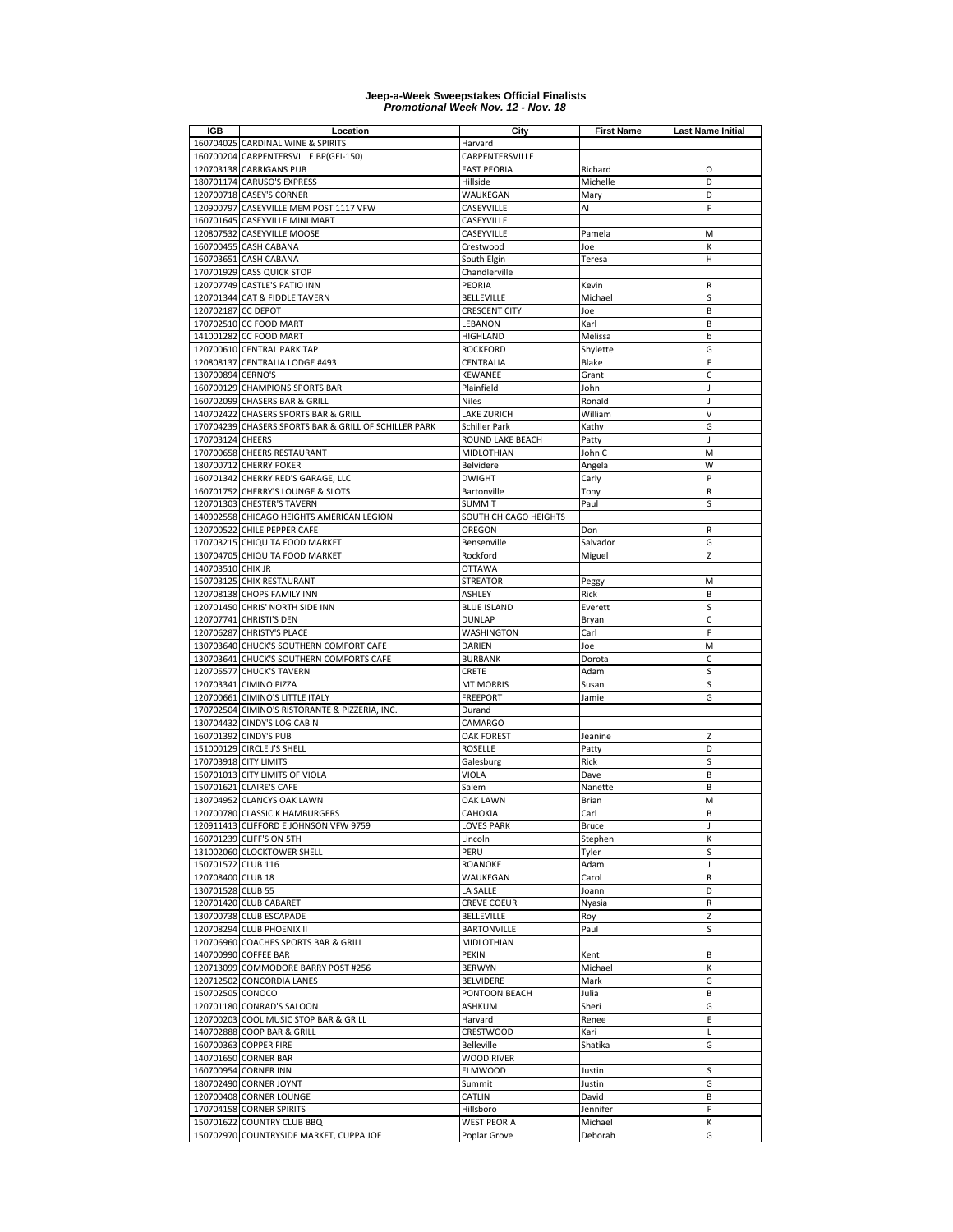| IGB                  | Location                                            | City                   | <b>First Name</b> | <b>Last Name Initial</b> |
|----------------------|-----------------------------------------------------|------------------------|-------------------|--------------------------|
| 180702582 COUNTY 5   |                                                     | <b>Bulpitt</b>         | Donald            |                          |
|                      | 120706941 COUPE'S BAR AND GRILL                     | LEE                    | Robert            | E                        |
|                      | 120708301 CRAWDADDYS                                | MT OLIVE               | Greg              | E                        |
|                      | 170701470 CRESCENT CITY TAP                         | Galva                  | Darla             | P                        |
|                      | 160700593 CRESTWOOD BP                              | CRESTWOOD              | Karen             | B                        |
|                      | 170702068 CRETE LIQUOR                              | Crete                  |                   |                          |
|                      | 140700170 CROATIAN CULTURAL CLUB                    | <b>JOLIET</b>          |                   |                          |
|                      | 120702072 CRONIES GRILL                             |                        |                   | P                        |
|                      |                                                     | <b>MACHESNEY PARK</b>  | Micheal           |                          |
|                      | 120708092 CROSSROADS OF WOOD DALE                   | Wood Dale              | Larry             | B                        |
|                      | 160703972 CROSSTOWN PUB & GRILL                     | Batavia                | James             | G                        |
| 130704825 CRUSENS    |                                                     | Peoria                 | Robert            | B                        |
| 130704824 CRUSENS II |                                                     | <b>WEST PEORIA</b>     | Alexus            | P                        |
| 120700163 CUEWORKS   |                                                     | <b>WASHINGTON</b>      | Ashlee            | К                        |
|                      | 120700541 D & D'S TAP                               | <b>POSEN</b>           | Kathy             | G                        |
|                      | 130704130 D & T WEDGE                               | <b>ALTON</b>           | Timothy           | н                        |
|                      | 140702042 D'AGOSTINO'S PIZZA PUB                    | <b>RIVER GROVE</b>     | Louis             | S                        |
|                      | 180700845 DAISY MAY'S GAMING CAFE                   | Germantown Hills       | Jason             | C                        |
|                      | 120702234 DALE ATHLETIC CLUB                        | <b>ROCKDALE</b>        | Larry             | G                        |
| 120701198 DALE'S     |                                                     | DANVILLE               | Charlotte         | F                        |
|                      | 130703184 DALTON'S IRISH PUB                        |                        |                   | M                        |
|                      |                                                     | <b>BURBANK</b>         | Michael           |                          |
|                      | 140702310 DALY SPORTS BAR                           | PHILO                  | DiAnna            | К                        |
|                      | 120701219 DAN'D JAC'S                               | <b>ORLAND HILLS</b>    | Doug              | К                        |
|                      | 160702221 DANNY'S LOUNGE                            | Alton                  | Alexandra         | S                        |
|                      | 120704199 DANNY'S TAP                               | <b>MONMOUTH</b>        |                   |                          |
|                      | 160700160 DARCY'S CAFE & SLOTS                      | <b>CREVE COEUR</b>     | David             | C                        |
|                      | 160701379 DARCY'S CAFE & SLOTS II                   | <b>NORTH PEKIN</b>     | Carl              | S                        |
|                      | 120701253 DAVERN'S TAVERN & LOUNGE                  | <b>JUSTICE</b>         | Linda             | Α                        |
|                      | 120709992 DAVE'S BAR                                | PEORIA                 | Ed                | F                        |
|                      | 120701245 DAVE'S TAP                                | <b>GILMAN</b>          | Mike              | Η                        |
|                      | 120712139 DAVID'S CORNER                            | <b>ROCKFORD</b>        | Kerren            | D                        |
|                      | 130703214 DAVIDSON'S BAR & GRILL                    | <b>HOMER GLEN</b>      |                   | D                        |
|                      |                                                     | <b>DEKALB</b>          | Diane             |                          |
|                      | 140703884 DEKALB COLUMBUS CLUB                      |                        | John              | Ε                        |
|                      | 120708497 DELAO RESTAURANT & BAR                    | MENDOTA                | Jeffery           | F                        |
|                      | 150701310 DELHI BELLY                               | <b>WINTHROP HARBOR</b> | Lue               | Z                        |
|                      | 130704891 DELIA ITALIA & STUDIO 5                   | <b>ROCKFORD</b>        | Armando           | S                        |
|                      | 130704399 DELL RHEA'S CHICKEN BASKET                | <b>WILLOWBROOK</b>     | Whitey            | R                        |
|                      | 130703186 DELTA LOUNGE                              | <b>BURBANK</b>         | Dennis            | P                        |
|                      | 150700489 DELTA-SONIC                               | CRESTWOOD              | Ryan              | W                        |
|                      | 160701456 DELTA-SONIC                               | Melrose Park           | Samantha          | B                        |
|                      | 131002729 DELTA-SONIC                               | Joliet                 |                   |                          |
| 120703133 DENNY O'S  |                                                     | <b>FULTON</b>          | Kenneth           | G                        |
|                      | 120709421 DETTORE'S TOWN LANES                      | <b>OTTAWA</b>          |                   | D                        |
|                      |                                                     |                        | Danny             |                          |
|                      | 170701203 DIAMOND JUBILEE CLUB                      | Du Bois                | Dawn              | R                        |
| 140701683 DIESEL     |                                                     | <b>PEORIA</b>          | Kyle              | E                        |
|                      | 120705361 DINO'S FOOD & LIQUOR                      | <b>CHICAGO HEIGHTS</b> | Mike              | C                        |
|                      | 120702279 DOC HOLIDAY'S SALOON & EATERY             | <b>COTTAGE HILLS</b>   | Cody              | N                        |
|                      | 170701284 DOC'S SMOKEHOUSE & CRAFT BAR              | Mokena                 | Neil              | S                        |
|                      | 170701752 DOLLAR BAR                                | Belvidere              | Don               | Н                        |
|                      | 120700693 DONALD & DEBBIE'S DOG HOUSE               | <b>BRADLEY</b>         | Rick              | Z                        |
|                      | 180701452 DOUBLE A'S PIZZA PUB                      | Peoria                 | Dan               | M                        |
|                      | 120701323 DOWN THE STREET                           | <b>ASHMORE</b>         | Wesley            | M                        |
|                      | 121001213 DOWNS TRAVEL MART                         | <b>DOWNS</b>           | Vicky             | ${\sf R}$                |
|                      | 130701026 DOWNTOWN GRILL & BAR                      | <b>WEST BROOKLYN</b>   | Troy              | M                        |
| 170703302 DR UGS     |                                                     | <b>VIRGINIA</b>        | Jessica           | R                        |
|                      | 120709219 DRINKING CONSULTANTS                      |                        |                   | W                        |
|                      |                                                     | <b>OQUAWKA</b>         | John              |                          |
|                      | 130703002 DRY DOCK INN                              | DARIEN                 | Michael           | с                        |
|                      | 120702127 DUETT BAR                                 | <b>JUSTICE</b>         | Karolina          | Z                        |
|                      | 140701324 DUEY'S CORNER TAP                         | PORT BYRON             | Lee               | R                        |
|                      | 120703796 DUFFY'S TAVERN                            | GALESBURG              | Sharon            | M                        |
|                      | 120705441 DUNAGAINS IRISH PUB                       | <b>PARK FOREST</b>     | Aaron             | S                        |
| 160700736 E J KARZ   |                                                     | <b>VERONA</b>          | Christine         | P                        |
|                      | 120810900 EAGLES AERIE # 2444                       | ZEIGLER                | James             | S                        |
|                      | 120805072 EAGLES-PEORIA AERIE                       | PEORIA                 | Floyd             | Α                        |
|                      | 120707541 EAST END TAP                              | OGLESBY                | Robert            | к                        |
|                      | 120710153 EAST PEORIA BOATING & RECREATION CLUB     | <b>EAST PEORIA</b>     | Jack              | D                        |
|                      | 120706944 EDDIE'S Lounge                            | <b>GRANITE CITY</b>    | Edward            | Н                        |
|                      | 150702717 EILEEN'S CAFE & BANQUETS                  | ROUND LAKE HEIGHTS     | Judy              | L                        |
|                      |                                                     |                        |                   |                          |
|                      | 150702411 EL CORTEZ RESTAURANT MOKENA               | <b>MOKENA</b>          | Juan              | M                        |
|                      | 160701315 EL INDIO AZTECA                           | <b>SUMMIT</b>          |                   |                          |
|                      | 130702814 EL PATRON SLOTS                           | <b>CICERO</b>          | Azella            | F                        |
|                      | 170704281 EL TIO LOCO INC                           | Northlake              | Kathy             | G                        |
|                      | 170702619 ELITE ENTERTAINMENT IV INC                | Round Lake Beach       | Chris             | C                        |
|                      | 160700506 EMMY'S CAFE                               | <b>BRAIDWOOD</b>       | Barry             | M                        |
|                      | 160700226 EMMY'S CAFE                               | MANHATTAN              | Joe               | W                        |
|                      | 160701460 EMMY'S CAFE LTD                           | <b>COAL CITY</b>       | C                 | C                        |
|                      | 120910861 EVERGREEN PARK AMERICAN LEGION            | <b>EVERGREEN PARK</b>  | Therese           | S                        |
|                      | 170702884 EXIT 210 SALOON                           | Oakwood                | Maranda           | L                        |
|                      | 131002308 EXPRESS LANE GAS & FOOD MART (DIXON EAST) | <b>DIXON</b>           |                   |                          |
|                      |                                                     |                        |                   |                          |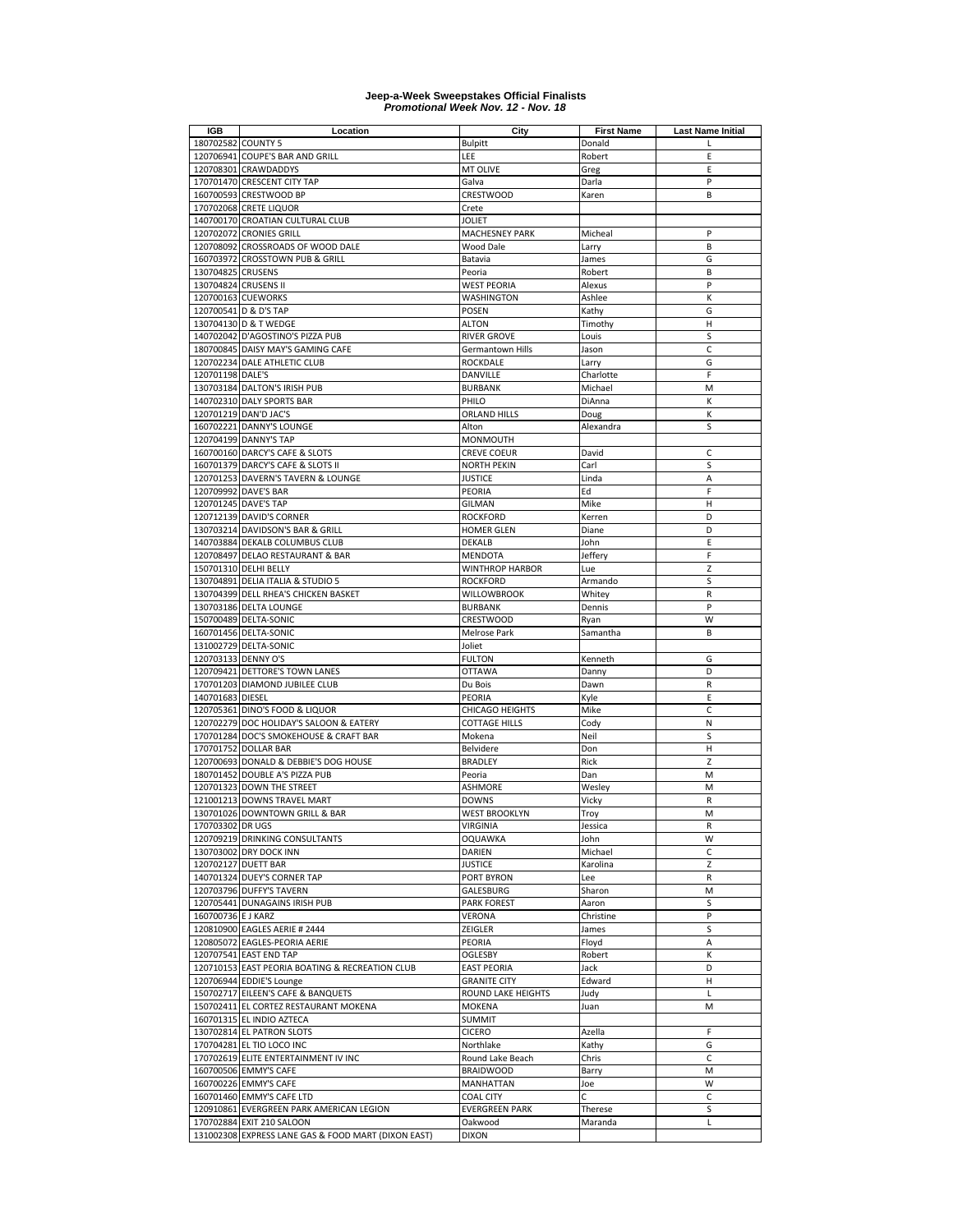| IGB                 | Location                                                                       | City                             | <b>First Name</b>       | <b>Last Name Initial</b> |
|---------------------|--------------------------------------------------------------------------------|----------------------------------|-------------------------|--------------------------|
|                     | 120805501 F O EAGLES AERIE 2783                                                | ROCK FALLS                       | Marcia                  | В                        |
|                     | 120702000 FAIRVIEW INN INC                                                     | <b>FAIRVIEW HEIGHTS</b>          | Scott                   | S                        |
|                     | 140703414 FAIRVIEW LOUNGE                                                      | <b>FAIRVIEW HEIGHTS</b>          | Johnathan               | W                        |
|                     | 150701223 FAJITAS MEXICAN RESTAURANT #2                                        | LA SALLE                         | Sierra                  | E                        |
|                     | 140702406 FAMILY BEER EAST                                                     | <b>EAST DUBUQUE</b>              |                         |                          |
|                     | 170701622 FAMOUS CITY BILLIARDS                                                | Creve Coeur                      | Cassandra               | M                        |
|                     | 180700867 FARMINGTON LIQUOR MART                                               | Farmington                       |                         |                          |
|                     | 170700615 FAST EDDIEZ                                                          | <b>Rock Falls</b>                | Thomas L                | н                        |
| 131004385 FAST STOP |                                                                                | VIRGINIA                         |                         |                          |
| 170702163 FASTRIP   |                                                                                | Du Quoin                         | Amy                     | Н                        |
|                     | 150700126 FAT BOYZ PIZZA & STUFF                                               | Minooka                          | Sue                     | B                        |
|                     | 170701561 FAT CAT SLOTS                                                        | Rochelle                         | Dave                    | B                        |
|                     | 120708474 FAT DADDYZ BAR & GRILL                                               | <b>SUMMIT</b>                    | Robert                  | $\mathsf{R}$             |
|                     | 130703191 FAT DADDY'Z BAR & GRILL                                              | SENECA                           |                         |                          |
|                     | 180700103 FAT DOGGY'Z                                                          | Justice                          | Leomia                  | S                        |
|                     | 160702942 FAT FISH PUB                                                         | Galesburg                        |                         |                          |
| 130704163 FATSOZ    |                                                                                | ELGIN                            | Stewart                 | O                        |
| 120702065 FAYE INN  |                                                                                | <b>FAYETTEVILLE</b>              |                         |                          |
|                     | 140700003 FAY'S PLACE                                                          | CENTRALIA                        | Traci                   | н                        |
|                     | 140703999 FERGIE & FOZ                                                         | <b>SUMMIT</b>                    | Kathlene                | Z                        |
|                     | 170702358 FERG'S PUBLIC HOUSE                                                  | <b>ALEDO</b>                     |                         |                          |
|                     | 170700744 FIBBERS BAR & GRILL                                                  | Leaf River                       | Kristi                  | O                        |
|                     | 120709425 FIFTH QUARTER PRESS ROOM & EATERY                                    | <b>HOMEWOOD</b>                  | Elizabeth               | B                        |
|                     | 120701984 FINALLY R PLACE                                                      | <b>EAST DUBUQUE</b>              | Jim                     | $\mathsf T$              |
|                     | 130705126 FIREMENS HALL                                                        | COLLINSVILLE                     |                         |                          |
|                     | 150700091 FIREPIT BAR AND GRILL                                                | <b>PEOTONE</b>                   | Barbara                 | D                        |
|                     | 120712310 FITZ'S IRISH BULLDOG                                                 | VILLA PARK                       | Colin                   | C                        |
|                     | 170701264 FITZ'S THIRSTY IRISHMAN                                              | Glendale Heights                 | Edward                  | P                        |
|                     | 150703705 FLOSSMOOR STATION RESTAURANT AND BREWERY                             | <b>FLOSSMOOR</b>                 |                         |                          |
|                     | 120906735 FLOYD J TILTON POST 3878<br>120700493 FLOYD'S PLACE                  | <b>ROCHELLE</b><br><b>OBLONG</b> | Jenny                   | P<br>P                   |
|                     |                                                                                |                                  | Randy                   |                          |
|                     | 141002758 FOREST VIEW BP (GEI-164)<br>120704193 FOUR STAR BAR & GRILL          | <b>Forest View</b>               | Ricardo                 | D                        |
|                     |                                                                                | <b>MONMOUTH</b>                  | Marissa                 | $\mathsf{C}$             |
|                     | 180701975 FRANCO'S CUCINA<br>180701090 FRANKIE'S BEEF & PASTA                  | Streamwood                       | Walter                  | G                        |
|                     | 120700543 FRAN'S ON 17                                                         | Oak Lawn<br>LIMESTONE            | Nestor<br><b>Billie</b> | J<br>J                   |
|                     |                                                                                |                                  |                         | P                        |
|                     | 180701771 FRATELLO'S                                                           | <b>Tinley Park</b>               | Kristy                  | W                        |
|                     | 120801366 FRATERNAL ORDER OF EAGLES AERIE #545<br>131006108 FRED'S FUEL N FOOD | <b>BELLEVILLE</b>                | Cindy                   | M                        |
|                     |                                                                                | GILMAN<br><b>FREEPORT</b>        | Ken<br>Kenneth          | K                        |
|                     | 120806489 FREEPORT MOOSE LODGE 162<br>120701261 FRITZ'S SALOON                 | MANHATTAN                        |                         |                          |
|                     | 150702817 FRONT ROW                                                            | <b>HOMER GLEN</b>                | Edward                  | B                        |
|                     | 120700530 FRONT STREET TAP                                                     | <b>HARVARD</b>                   | Gina                    | Z                        |
|                     | 160704132 FULL MOON BAR & GRILL                                                | <b>BATAVIA</b>                   |                         |                          |
|                     | 120708022 FULL MOON TAVERN                                                     | CASEYVILLE                       |                         |                          |
| 160700044 FUZZY'S   |                                                                                | Rockford                         | Todd                    | н                        |
|                     | 130704888 FUZZY'S BAR                                                          | DANVILLE                         | Jacob                   | D                        |
|                     | 120701983 GALLAGHER'S PUB                                                      | <b>MANHATTAN</b>                 | Tiffany                 | н                        |
|                     | 180701638 GARDEN ARCADE                                                        | Oakbrook Terrace                 | Patrick                 | W                        |
|                     | 120711374 GARIO'S PIZZA VILLA LTD                                              | <b>MONTGOMERY</b>                | Steven                  | $\mathsf{C}$             |
|                     | 141003203 GEMSTOP INC.                                                         | LORAINE                          |                         |                          |
|                     | 120702991 GENE'S PLACE                                                         | <b>ROCKFORD</b>                  | Taylor                  | В                        |
| 120700532 GENISIO'S |                                                                                | WOODHULL                         | Randi                   | W                        |
|                     | 150703345 GENNARO LIQUORS                                                      | OAK LAWN                         | Lillian                 | Т                        |
|                     | 120701414 GEORGE'S BAR & GRILL                                                 | <b>EAST DUBUQUE</b>              | Shelley                 | T                        |
|                     | 170700024 GEORGE'S LOCAL BREW                                                  | Jerseyville                      |                         |                          |
|                     | 150702829 GEORGE'S PUB                                                         | <b>EAST CARONDELET</b>           | Melinda                 | S                        |
|                     | 130705093 GEORGIOS COMFORT INN & CONFERE                                       | <b>ORLAND PARK</b>               | Paresh                  | P                        |
| 160704274 GIA'S     |                                                                                | Summit                           | Joanne                  | К                        |
|                     | 150702507 GIBSON'S MINI MART                                                   | Phoenix                          | Gwendolyn               | G                        |
| 150702569 GIGI'S    |                                                                                | CRESTWOOD                        | John                    | В                        |
|                     | 170704015 GILBERTS MOBIL MART                                                  | Gilberts                         | Carlos                  | G                        |
|                     | 120705012 GILS SUPPER CLUB LTD                                                 | <b>HANNA CITY</b>                | Kathy                   | W                        |
|                     | 120704955 GIMPY'S ON 150                                                       | RIO                              | Wayne                   | S                        |
| 120703921 GLASS TAP |                                                                                | STEGER                           | Isaiah                  | C                        |
|                     | 120701170 GLENWOOD OAKS RESTAURANT                                             | <b>GLENWOOD</b>                  | Dorothy                 | D                        |
|                     | 160702617 GLENWOOD ROLLER RINK                                                 | GLENWOOD                         |                         |                          |
|                     | 160701665 GOAL LINE SPORTS BAR AND GRILL                                       | <b>CRYSTAL LAKE</b>              |                         |                          |
|                     | 120700710 GOAL POST                                                            | OAK LAWN                         |                         |                          |
| 120702202 GOBBIE'S  |                                                                                | GALENA                           | Lorraine                | S                        |
| 140701398 GODSON'S  |                                                                                | <b>BERWYN</b>                    | Jeanette                | F                        |
|                     | 120709780 GOETTENS OASIS                                                       | Carrollton                       | Carla                   | В                        |
|                     | 120702066 GOLDEN GIRLS                                                         | <b>ROCKFORD</b>                  |                         |                          |
|                     | 160701245 GOLDIE'S LOUNGE & SLOTS                                              | West Peoria                      | Jeremy                  | н                        |
|                     | 180700535 GOOD TIMES                                                           | Benton                           | Tim                     | S                        |
|                     | 151002192 GOOD TO GO #88                                                       | <b>BEDFORD PARK</b>              | Maria                   | C                        |
|                     | 160703562 GRACE 8 INC                                                          | Markham                          | Dante                   | W                        |
|                     | 120712919 GRAMPA'S BACKSTOP BAR & GRILL                                        | <b>BELVIDERE</b>                 | Alana                   | S                        |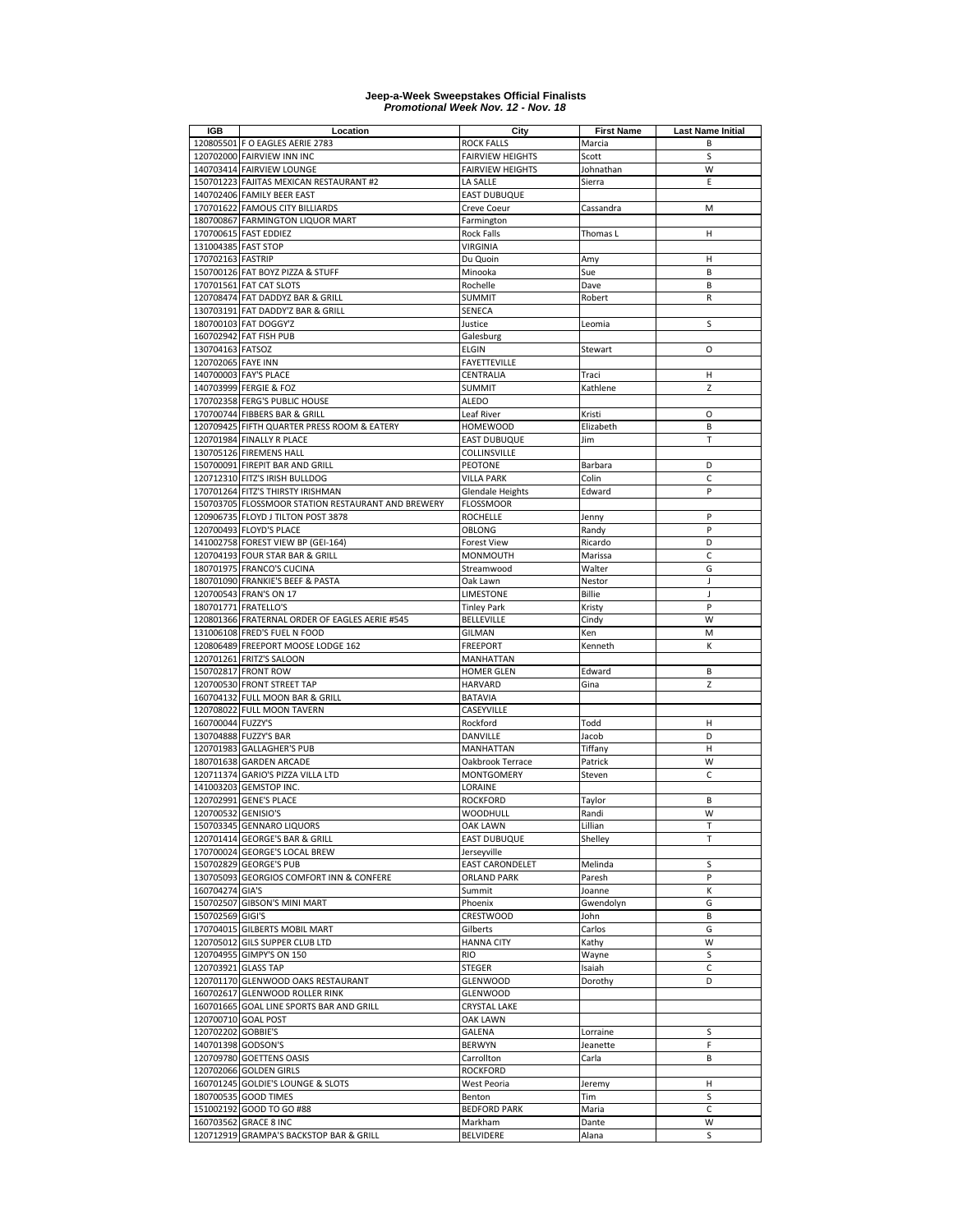| IGB                  | Location                                         | City                | <b>First Name</b> | <b>Last Name Initial</b> |
|----------------------|--------------------------------------------------|---------------------|-------------------|--------------------------|
|                      | 130704136 GRAND DUKES RESTAURANT                 | <b>SUMMIT</b>       | Justine           | F                        |
|                      | 130706212 GRANNY'S COUNTRY KITCHEN               | <b>JUSTICE</b>      | Debra             | G                        |
|                      | 160701565 GREAT FOOD & SPIRITS                   | <b>MATTOON</b>      | Amy               |                          |
|                      | 120900192 GREATER PEORIA AMVETS                  | <b>PEORIA</b>       | William           | W                        |
|                      | 120706845 GRIFFIN'S PINT                         | <b>MORRIS</b>       |                   |                          |
|                      | 120907842 GUNG HO VFW POST 6750                  | RANTOUL             | Glen              | C                        |
|                      | 120705745 HALL'S BREW ROOM                       | YATES CITY          | Jeremy            | P                        |
|                      | 180701659 HAMMER HEADZ                           | <b>Rock Falls</b>   | Piper             | D                        |
|                      | 120705947 HAMMER'S BAR & RESTAURANT              | <b>BARTONVILLE</b>  | Gerald            | F                        |
|                      |                                                  |                     |                   |                          |
|                      | 170701432 HAN DEE MART                           | Red Bud             | Toni              | G                        |
|                      | 140703344 HAN-DEE MART                           | CASEYVILLE          | Nicole            | $\mathsf{H}$             |
|                      | 170703727 HANK'S LOUNGE                          | Centralia           | Brian             | D                        |
|                      | 180700969 HAPPY TAPPER                           | Northlake           | Paul              | $\mathsf R$              |
|                      | 170703096 HAPPY WOK MP                           | Machesney Park      | Steve             | B                        |
|                      | 170701619 HARD LUCK                              | Crestwood           | Sheniva           | G                        |
|                      | 130902134 HARRY E ANDERSON VFW POST 9545         | <b>NEW LENOX</b>    | Taryn             | S                        |
|                      | 120908212 HARRY W PHILBLAD POST #749             | KNOXVILLE           | Tori              | L                        |
|                      | 151004202 HAVANA FAST STOP                       | <b>HAVANA</b>       | Karen             | N                        |
|                      | 120711281 HAWG DOGS                              | Savanna             | Sally             | F                        |
|                      | 130700866 HAYNES ON MAIN                         | <b>MACKINAW</b>     | Will              | $\mathsf R$              |
|                      | 160701517 HEAD WEST SUBS                         | SOUTHERN VIEW       | Nancy             | J                        |
|                      |                                                  |                     |                   |                          |
|                      | 160704230 HEATHER'S WINE NOOK, INC               | Chillicothe         | Peg               | P                        |
|                      | 150703022 HENNY PENNY                            | <b>MCHENRY</b>      | John              | G                        |
|                      | 130703814 HENRY'S DOUBLE K                       | <b>MT CARROLL</b>   |                   |                          |
|                      | 160702481 HIDEAWAY SLOTS N MORE                  | <b>FITHIAN</b>      | Kay               | C                        |
|                      | 120700760 HIDEOUT LOUNGE                         | <b>MT VERNON</b>    | Allison           | Α                        |
|                      | 120709906 HIGH HEELS SALOON                      | SOMONAUK            | Tom               | н                        |
|                      | 120700637 HIGH NOON SALOON & EATERY              | ORANGEVILLE         | Mark              | O                        |
|                      | 160703627 HIGHLAND PARK BOWL                     | <b>MOLINE</b>       |                   |                          |
|                      | 180700110 HOLLYWOOD SLOTS                        | South Beloit        | Ron               | N                        |
|                      | 120701235 HOME PLATE RESTAURANT AND LOUNGE LLC   | ONARGA              | Theresa           | $\mathbf{L}$             |
|                      | 170700739 HOMETOWN GYROS                         | Midlothian          | Moaeyad           | A                        |
|                      | 120900762 HOMETOWN POST 9773 VFW                 | <b>HOMETOWN</b>     | Bob               | K                        |
| 130705686 HOOEY'S    |                                                  | QUINCY              | Damon             | B                        |
|                      |                                                  |                     |                   |                          |
|                      | 120707730 HOOPS PUB & PIZZA                      | PEORIA              | Robert            | B                        |
|                      | 150701636 HORIZON LIQUORS INC                    | <b>FREEPORT</b>     |                   |                          |
|                      | 160703850 HORNS & HALOS SALOON                   | Channahon           | Lynette           | К                        |
|                      | 160701728 HORSESHOE RESTAURANT & LOUNGE          | O'FALLON            | Brittany          | R                        |
| 170700491 HOT GRILL  |                                                  | Stickney            | Jesus             | B                        |
|                      | 150703390 HOT SHOTS PIZZA & SLOTS                | Pekin               | Etel              |                          |
|                      | 140703844 HOT SLOTS GETAWAY                      | Richmond            | Lisa              | S                        |
| 170702514 HOWARD'S   |                                                  | <b>ALBANY</b>       | Gary              | H                        |
| 180701140 H'S BAR    |                                                  | <b>Belleville</b>   |                   |                          |
|                      | 130702061 HUB LOUNGE                             | <b>HARVARD</b>      | Scott             | L                        |
|                      | 120706254 HUBERS WEST END STORE                  | CHAMPAIGN           | Dimosthenes       | V                        |
|                      | 160701770 HUCK FINN DONUTS                       | <b>OAK LAWN</b>     | Lillian           | T                        |
|                      |                                                  |                     |                   |                          |
|                      | 160704133 HUCK'S #104                            | West Frankfort      | Schannone         | S                        |
|                      | 170702593 HUCK'S #142                            | Carmi               |                   |                          |
|                      | 180701392 HUCK'S #161                            | Marion              | Trevor            | I                        |
|                      | 170700887 HUCK'S #212                            | Harrisburg          |                   |                          |
|                      | 180701393 HUCK'S #247                            | Marion              | Michael           | P                        |
|                      | 171000341 HUCK'S #367                            | CARTERVILLE         | Kay               | D                        |
|                      | 161002208 HUCK'S #379                            | Marion              | Mark              | T                        |
|                      | 180701394 HUCK'S #388                            | Marion              |                   |                          |
| 140701027 IR HERE    |                                                  | <b>BELLEVUE</b>     | Dorothy           | M                        |
|                      | 120707517 ILLINI LOUNGE                          | MARSEILLES          | Jeremy            | P                        |
| 120704343 ILLINI TAP |                                                  | KEWANEE             | Ron               | $\vee$                   |
| 180700815 IMAGE      |                                                  | Rockford            |                   |                          |
|                      |                                                  | <b>GRANITE CITY</b> | Jacob             | Ε                        |
|                      | 150703801 IMPERIAL PUB & CLUB, INCORPORATED      |                     |                   |                          |
|                      | 120708407 INDUSTRIAL TAVERN                      | <b>WAMAC</b>        | Melisa            | S                        |
|                      | 140703945 INFINITY LOUNGE                        | <b>CICERO</b>       | Sam               | W                        |
|                      | 130704613 IRISH MILL INN                         | MUNDELEIN           | <b>Barbars</b>    | B                        |
| 120700604 IZZY'S     |                                                  | Joliet              | Phil              | S                        |
|                      | 131006213 J & D OIL / J & D COUNTRYSIDE MARATHON | POPLAR GROVE        | Todd              | B                        |
|                      | 130702315 J & J'S HOMESTEAD INC                  | <b>GIFFORD</b>      | Steve             | н                        |
|                      | 120706485 J & K'S HALF MOON TAVERN               | <b>HINCKLEY</b>     | William           | R                        |
|                      | 140700263 J.W. HOLLSTEIN'S SALOON                | <b>TINLEY PARK</b>  | Jim               | R                        |
|                      | 120705009 JACKIE'S SLOTS & SHOTS                 | <b>CREST HILL</b>   | Jodi              | S                        |
| 160702794 JACKPOT    |                                                  | Benld               | Barry             | С                        |
|                      | 140702956 JACKPOT OASIS                          | <b>MATTOON</b>      | Anthony           | B                        |
|                      | 120701226 JACK'S BAR & GRILL                     | <b>STEGER</b>       | Þ                 | L                        |
|                      |                                                  |                     |                   |                          |
|                      | 130700373 JACK'S PLACE                           | CASEYVILLE          | Emanuel           | н                        |
|                      | 170700845 JACKSON COUNTY COUNTRY CLUB            | Murphysboro         | Reida             | К                        |
|                      | 150703281 JACKSON'S HANDLEBAR                    | SPRINGFIELD         | Rose              | R                        |
|                      | 120900705 JACKSONVILLE AMVET                     | <b>JACKSONVILLE</b> | Michael           | S                        |
|                      | 120707918 JACOBSMEYER'S                          | <b>GRANITE CITY</b> | Melissa           | н                        |
|                      | 120700218 JAC'S DOGHOUSE                         | PEKIN               | Gerald            | F                        |
|                      | 160702543 JAIMI'S PLACE                          | Pekin               | Kent              | B                        |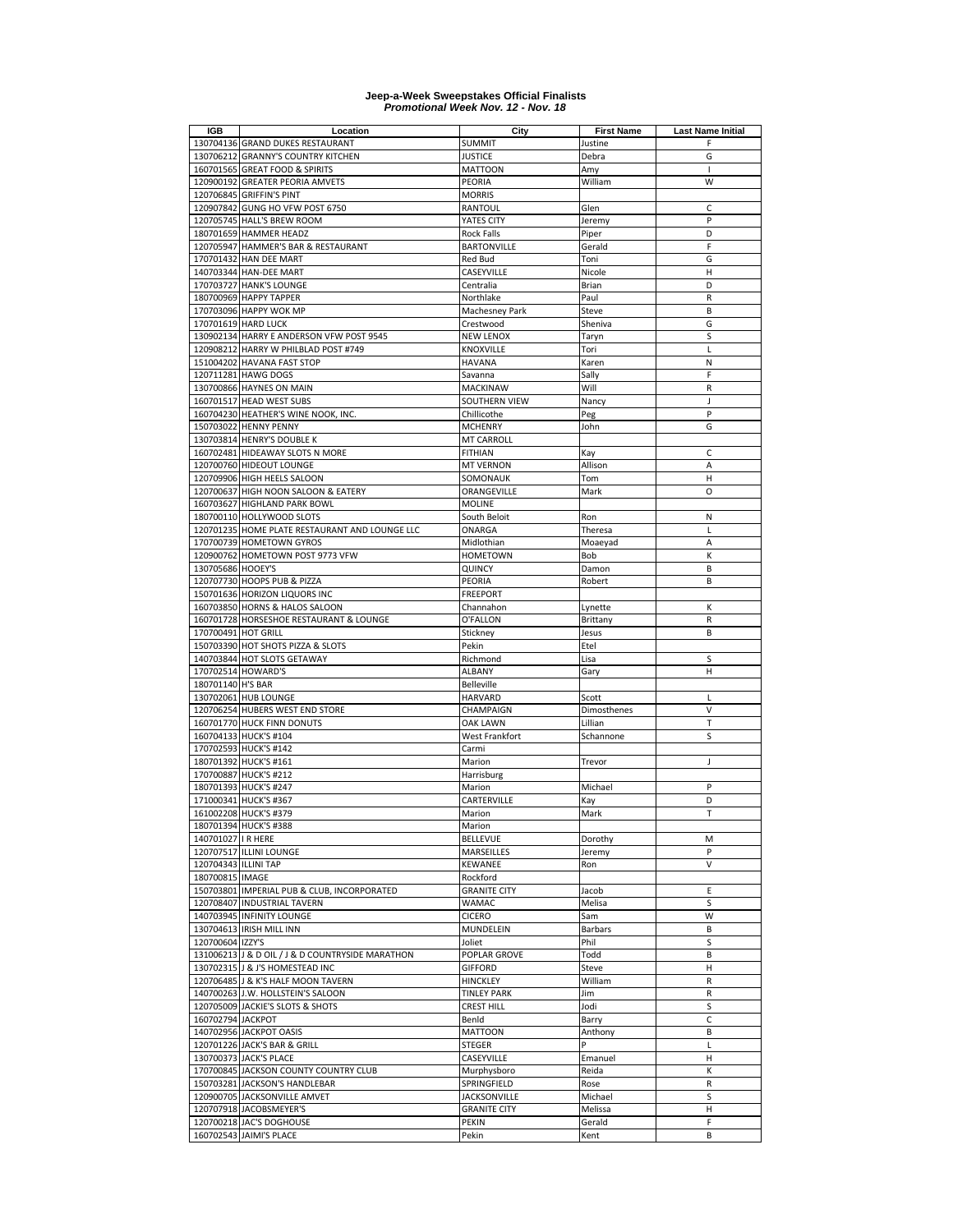| IGB                   | Location                                     | City                    | <b>First Name</b> | <b>Last Name Initial</b> |
|-----------------------|----------------------------------------------|-------------------------|-------------------|--------------------------|
|                       | 160701575 JAK'S PLACE                        | CHICAGO RIDGE           | Ray               | R                        |
|                       | 160701935 JAMIE'S OUTPOST PARLOR             | <b>NORTH UTICA</b>      | Chanda            | M                        |
|                       | 170700483 JEMMA'S SLOTS                      | Crete                   | Aaron             | C                        |
|                       | 160703602 JEN'S GUESTHOUSE                   | <b>WILLOW SPRINGS</b>   | Laura             | P                        |
|                       | 130705130 JEN'S PLACE BAR AND GRILL CORP     | <b>FARMINGTON</b>       |                   |                          |
|                       | 180702134 JERK FLAVORS RESTAURANT & LOUNGE   | Markham                 |                   |                          |
|                       | 120702987 JE'ROD'S BAR & GRILL               | SHANNON                 |                   | $\mathsf{R}$             |
|                       |                                              |                         | Robert            |                          |
|                       | 120701200 JESSE'S TAVERN                     | CHICAGO RIDGE           | Colleen           | M                        |
| 160703898 JIMMY C'S   |                                              | Peoria                  | Fernando          | T                        |
|                       | 120703762 JIMMY EARP'S HIDEAWAY              | PEORIA                  | Antonio           | C                        |
|                       | 170702369 JIMMY'S BAR                        | <b>WEST PEORIA</b>      |                   |                          |
| 120704374 JJ'S PUB    |                                              | POSEN                   | Ed                | L                        |
| 120702076 JOE'S BAR   |                                              | JOLIET                  | Sherri            | M                        |
| 120709655 JOHN L'S II |                                              | <b>BLUE ISLAND</b>      | James             | B                        |
|                       | 120704152 JOHNNIE'S TAP                      | <b>FULTON</b>           | Brandon           | н                        |
|                       | 120706432 JOHNNY VIGS                        | Peoria                  | Darious           | L                        |
|                       | 160700238 JOHNSBURG QUIK SHOP (GEI-196)      | <b>JOHNSBURG</b>        |                   |                          |
|                       | 131002980 JOHNSTON CITY "ROC" #9             | JOHNSTON CITY           | Rhonda            | W                        |
|                       | 120909423 JOLIET LEGION POST 1080            | <b>JOLIET</b>           | Jeanette          | S                        |
|                       | 120708315 JOSEPHINE'S                        | GEORGETOWN              | Lori              | D                        |
|                       | 120701252 JOSH'S SALOON                      | <b>FORRESTON</b>        |                   | L                        |
|                       |                                              |                         | Angela            |                          |
| 150701087 JOYLUCK     |                                              | <b>HOMETOWN</b>         | Carlos            | C                        |
| 150700773 J'S LANES   |                                              | <b>HARVARD</b>          | Dennis            | D                        |
|                       | 120707903 JUDGE'S CHAMBERS                   | PEORIA                  | Robert            | B                        |
| 150702957 JUDI'S DELI |                                              | Pekin                   | Kristin           | T                        |
|                       | 120708010 JULIE'S SHOOTING STAR TAVERN       | WESTVILLE               | Molly             | F                        |
|                       | 160701393 JUST ADD WATER BAIT, TACKLE & MORE | <b>MARION</b>           | Dennis            | R                        |
|                       | 120705583 JUST US SPORTS BAR                 | <b>JUSTICE</b>          | Stanislaw         | B                        |
|                       | 170701764 JUSTICE GO LO                      | Justice                 | Magdalena         | К                        |
|                       | 140710728 K OF C COLUMBIAN CLUB              | PINCKNEYVILLE           | Jane              | F                        |
|                       | 180700053 KAL'S ROADHOUSE BAR AND GRILL CO.  | Danville                | Harold            | B                        |
|                       | 151000458 KANKAKEE GAS N WASH                | KANKAKEE                |                   |                          |
| 170701448 KARI'S      |                                              | <b>SPRING GROVE</b>     | Katie             | S                        |
|                       |                                              |                         |                   | J                        |
|                       | 170700048 KATHY'S CORNER                     | <b>BLUE ISLAND</b>      | Stephanie         |                          |
|                       | 120700694 KAT'S MEOW                         | <b>EAST DUBUQUE</b>     | Joe               | D                        |
|                       | 160702063 KD KAT'S LUCKY 7 LOUNGE            | PEORIA HEIGHTS          | Delois            | T                        |
|                       | 180701603 KELLY'S QUICK STOP                 | Norris City             | Juanita           | $\mathsf R$              |
|                       | 180700026 KENNY'S WESTSIDE PUB               | Peoria                  | Robert            | B                        |
|                       | 120701222 KEP'S SPORTS BAR INC [WASHINGTON]  | WASHINGTON              | Gerald            | F                        |
|                       | 150700116 KICKBACK ON FULTON                 | Peoria                  | Nancy             | G                        |
|                       | 120705210 KICKBACK SALOON                    | <b>TAMPICO</b>          | Penny             | $\mathsf R$              |
|                       | 150703011 KICKN 66 LIQUOR & MORE             | LITCHFIELD              | Kim               | G                        |
|                       | 160702496 KIKI'S GAMING LOUNGE               | CRESTWOOD               | Marianne          | К                        |
|                       | 170702932 KING NEPTUNE'S CAJUN HOUSE         | Anna                    | Carlos            | M                        |
|                       | 170700771 KLEAN KAFE INC.                    | Philo                   | Karisa            | F                        |
|                       | 180700613 KNJ LIQUOR & LOTTERY               | Dupo                    | Francine          | Н                        |
|                       | 170703674 KNOXVILLE BAR & GRILL              |                         |                   |                          |
|                       |                                              | Knoxville               |                   |                          |
|                       | 120704752 KOCH STREET BAR & GRILL            | PEKIN                   | Beth              | C                        |
|                       | 120704005 KOKE'S TAVERN INC                  | <b>FAIRMONT CITY</b>    | George            | H                        |
|                       | 120708462 KOPP'S KORNER                      | <b>ALTON</b>            | Mary              | F                        |
|                       | 120708463 KOPP'S KORNER TOO                  | <b>GRANITE CITY</b>     |                   |                          |
| 130702844 KOURI'S     |                                              | Peoria                  | Tracey            | B                        |
|                       | 130702845 KOURIS GRILL AND BAR               | <b>GERMANTOWN HILLS</b> | Jason             | $\mathsf{C}$             |
|                       | 120708213 KOURI'S PUB                        | PEKIN                   | David             | S                        |
|                       | 120708223 KOWALS BAR & GRILL                 | <b>HICKORY HILLS</b>    | Karen             | W                        |
|                       | 120711236 KRAPILS THE GREAT STEAK            | <b>WORTH</b>            | Bill              | J                        |
|                       | 120708728 KRETZERS BAR AND GRILL             | <b>HOYLETON</b>         | Corey             | M                        |
|                       | 120702956 KUCHIE'S CORNER TAP                | GROVELAND               | Robert            | $\top$                   |
|                       | 130700010 KUCHIES ON THE WATER               | <b>CREVE COEUR</b>      | Shawn             | T                        |
|                       | 130704109 LA FIESTA AZTECA RESTAURANT        | ALSIP                   | Marvin            | G                        |
|                       |                                              |                         |                   |                          |
|                       | 180701673 LA PALMA MEXICAN CUISINE           | Algonquin               |                   |                          |
|                       | 160703331 LA PLACITA TAQUERIA #2             | Marengo                 |                   |                          |
|                       | 150701184 LA ROSA'S PIZZA & PASTA            | STILLMAN VALLEY         | Faith             | L                        |
|                       | 120708740 LA VILLITA LIQUORS II              | <b>AURORA</b>           | Jose              | M                        |
|                       | 160703514 LADY LUCK POKER                    | <b>McCullom Lake</b>    | Nancy             | P                        |
|                       | 160703394 LAGONDOLA SPAGHETTI HOUSE          | Peoria                  | Thomas            | S                        |
|                       | 141002738 LAKE VILLA QUIK SHOP (GEI-103)     | <b>LAKE VILLA</b>       | Sue               | P                        |
|                       | 160702471 LAKES SPORTS BAR                   | Island Lake             | Jordana           | S                        |
|                       | 150701442 LAKEVIEW PLACE                     | SPRING GROVE            | Susan             | R                        |
| 141000135 LAMBOS 5    |                                              | <b>TUSCOLA</b>          | Michelle          | S                        |
|                       | 120700179 LANDMARK PLAZA                     | PEORIA                  | Asha              | B                        |
|                       | 170703636 LAN-OAK LIQUORS                    | LANSING                 | Antiona           | Т                        |
|                       |                                              |                         |                   |                          |
|                       | 170700717 LAST CHANCE BAR & GRILL            | Peoria                  |                   |                          |
| 160701021 LATTANZI    |                                              | MIDLOTHIAN              | Craig             | L                        |
| 150701918 LAURIE'S    |                                              | <b>MANITO</b>           | Craig             | P                        |
|                       | 170703436 LAVA TIKI LOUNGE                   | Peoria                  |                   |                          |
| 170703742 LC PUB      |                                              | Caseyville              | Scott e           | s                        |
|                       | 120701164 LEAGUE LOUNGE                      | <b>BELLEVILLE</b>       | Mary              | B                        |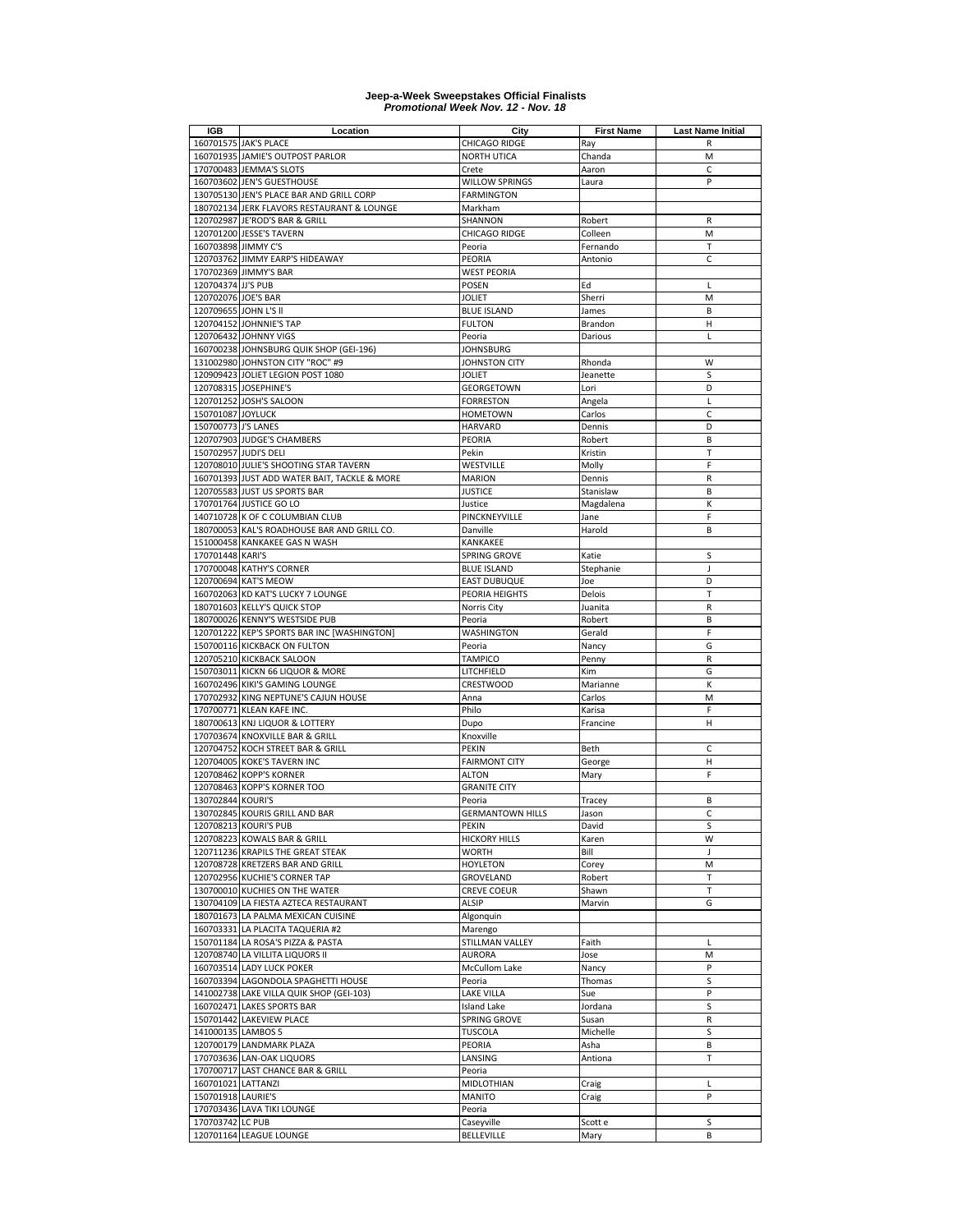| IGB               | Location                                         | City                  | <b>First Name</b> | <b>Last Name Initial</b> |
|-------------------|--------------------------------------------------|-----------------------|-------------------|--------------------------|
|                   | 160701007 LEDO'S PIZZA                           | <b>COUNTRYSIDE</b>    | Vince             | н                        |
|                   | 181001540 LENNY'S FOOD N FUEL                    | Joliet                |                   |                          |
|                   | 141003300 LENNY'S FOOD N FUEL                    | <b>NEW LENOX</b>      |                   |                          |
|                   | 131000406 LENNY'S GAS N WASH                     | Mokena                |                   |                          |
|                   |                                                  |                       |                   |                          |
|                   | 130706459 LES BROTHERS RESTAURANT                | <b>HICKORY HILLS</b>  | Lillian           | т                        |
|                   | 120704736 LES BROTHERS RESTAURANT                | <b>OAK LAWN</b>       | Thomas E          | N                        |
|                   | 170702612 LIBBY'S LOUNGE                         | Champaign             | Angela            | S                        |
|                   | 170701425 LILY'S PLACE                           | Sandwich              | Daniel            | D                        |
|                   | 120706038 LINCOLN OAKS GOLF COURSE               | CRETE                 | Jack              | T                        |
|                   | 170701580 LINN LANES                             | Canton                | Kandy             | S                        |
|                   | 120705893 LITTLE BROWN JUG                       | <b>BURNHAM</b>        | Mark              | M                        |
|                   | 120701395 LITTLE RED SCHOOLHOUSE                 | <b>NORTH AURORA</b>   | Christina         | $\overline{1}$           |
|                   | 130704318 LIVE STAR BANQUET HALL, INC.           | WAUKEGAN              |                   |                          |
|                   | 120708492 LIVELY'S BAR                           | TAMAROA               | <b>Brooke</b>     | L                        |
|                   | 120705175 LIZZIE'S LOUNGE OF OGLESBY             | OGLESBY               | Bruce             | F                        |
|                   | 150702683 LOCAL TAVERN                           | <b>NORRIDGE</b>       | Elzbieta          | Т                        |
|                   | 120709723 LOGAN'S BAR & GRILL                    | <b>FREEPORT</b>       | Priscilla         | К                        |
|                   | 140703136 LOLLIES CAFE                           |                       |                   | Т                        |
|                   |                                                  | PERCY                 | Krystal           |                          |
|                   | 120710646 LOLLIE'S CAFE LLC                      | SPARTA                | Patrick           | S                        |
|                   | 140702743 LONGFORD PUB                           | CRESTWOOD             | Marianne          | К                        |
|                   | 160700001 LOUIE'S PAD BAR & GRILL                | <b>MANITO</b>         |                   |                          |
|                   | 170700081 LOUIE'S TAP HOUSE                      | Roscoe                | Anthony           | C                        |
|                   | 120804264 LOYAL ORDER OF MOOSE #1384             | <b>FLORA</b>          | Darrell           | C                        |
|                   | 120807841 LOYAL ORDER OF MOOSE #2578             | <b>RIVER GROVE</b>    | Robert            | M                        |
|                   | 150701680 LUCK ON FIRST GAMING                   | <b>DIXON</b>          | Harry             | B                        |
| 170701510 LUCKY 7 |                                                  | Pekin                 | Roy               | $\mathsf R$              |
|                   | 140702586 LUCKY 777'S SLOT & VIDEO POKER II      | <b>ROSCOE</b>         | Keri              | S                        |
|                   | 130703265 LUCKY 777'S SLOTS & VIDEO POKER LOUNGE | <b>ROSCOE</b>         | Dennis            | H                        |
|                   | 180700346 LUCKY DAY GAMING CAFE II, INC.         | North Riverside       | Angelia           | C                        |
|                   | 170701066 LUCKY DAY GAMING CAFE INC              | Melrose Park          | Joshua            | O                        |
|                   |                                                  |                       |                   |                          |
|                   | 170702395 LUCKY DIAMOND                          | Champaign             | John              | J                        |
|                   | 180700652 LUCKY DOGS BAR                         | Belvidere             | Ken               | Η                        |
|                   | 130701774 LUCKY JOE'S BAR AND GRILL              | <b>FREEBURG</b>       | Arthur            | B                        |
|                   | 170702394 LUCKY LARRY'S SLOTS                    | Nashville             | James             | К                        |
|                   | 170703090 LUCKY LARRY'S SLOTS                    | Mount Vernon          | Mavis             | S                        |
|                   | 160701571 LUCKY ROSE                             | SWANSEA               | Anna              | N                        |
|                   | 150702263 LUCKY SLOTS                            | <b>MACHESNEY PARK</b> | Judy              | P                        |
|                   | 180700898 LUCKY SPIRITS GAMING                   | Pekin                 | Jeff              | T                        |
| 120700250 LUCKY'S |                                                  | <b>OQUAWKA</b>        | <b>Bruce</b>      | F                        |
|                   | 120704071 LUCKY'S LOUNGE                         | CHICAGO RIDGE         | Sara              | S                        |
|                   | 120706063 LUDY'S KICKAPOO CREEK SALOON           | <b>EDWARDS</b>        | Phil              | G                        |
|                   | 170703218 LULU BELLE'S PANCAKEHOUSE II LLC       | <b>FRANKLIN PARK</b>  | Anna              | P                        |
|                   | 120713093 LUXEMBURGER CLUB                       | <b>AURORA</b>         |                   |                          |
|                   |                                                  |                       |                   |                          |
|                   | 160704137 LYNWOOD SPORT CENTER                   | <b>LYNWOOD</b>        | Amy               | G                        |
|                   | 170701405 MADORI'S LIQUOR & DELI INC             | MIDLOTHIAN            | Ryan              | W                        |
|                   | 140703006 MAGOO'S BAR LLC                        | <b>BEDFORD PARK</b>   |                   |                          |
|                   | 120700498 MAIN STREET BAR & GRILL - ESSEX        | <b>ESSEX</b>          | Connie            | S                        |
|                   | 120711520 MAIN STREET BAR & GRILL - WALNUT       | WALNUT                | Christi           | W                        |
|                   | 180700643 MAIN STREET DELI & LIQUORS             | Countryside           | Chester           | G                        |
|                   | 120700638 MAIN STREET STATION                    | <b>MCHENRY</b>        | Patie             | L                        |
|                   | 140701123 MAMA CIMINO'S                          | <b>DIXON</b>          | Donald            | B                        |
|                   | 170701428 MAMA DEANS                             | Bartonville           | Vickie            | P                        |
|                   | 120701282 MAMA LUIGI                             | <b>BRIDGEVIEW</b>     | Sherry            | J                        |
|                   | 160700569 MANDY'S BAR                            | O'FALLON              | Carrie            | М                        |
|                   | 130706154 MANNY'S PIZZA                          | <b>STERLING</b>       | Lisa              | E                        |
|                   | 120700601 MANNY'S PIZZA & SALOON                 | SAVANNA               | Sandy             | J                        |
|                   |                                                  |                       |                   |                          |
|                   | 120710778 MANNY'S PIZZA & TACOS                  | <b>FREEPORT</b>       | Heidi             | G                        |
|                   | 120700592 MANNY'S TOO                            | <b>FULTON</b>         | Austin            | W                        |
|                   | 120702053 MAPLE PARK PUB & GRILL                 | <b>MAPLE PARK</b>     | Ryan              | C                        |
|                   | 120707438 MAPLEWOOD INN                          | <b>BLUE ISLAND</b>    | Randy             | К                        |
|                   | 141003875 MARATHON                               | Montgomery            | Johny             | M                        |
|                   | 120700569 MARCOTTE'S BAR AND GRILL               | <b>OAK FOREST</b>     | Anne              | W                        |
|                   | 120702298 MARDI GRAS LANES                       | DeKalb                | Matt              | P                        |
|                   | 140701994 MARGARITAS CANTINA                     | <b>NEW BADEN</b>      |                   |                          |
|                   | 130703488 MARGARITAS MEXICAN RESTAURANT          | <b>BELLEVILLE</b>     | Dennis            | F                        |
|                   | 160703314 MARGARITAS RESTAURANT & LOUNGE         | Lynwood               | Neil              | S                        |
|                   | 150704027 MARGARITAS WEST                        | <b>Belleville</b>     | Daniel            | M                        |
|                   | 160700228 MARIACHI'S INC                         | MILLSTADT             |                   |                          |
|                   |                                                  |                       |                   |                          |
|                   | 120904784 MARION B. FLETCHER POST #136           | MONMOUTH              | Randy             | B                        |
|                   | 180701509 MARISCOS COSTA AZUL, LTD.              | Crestwood             | Fernando          | G                        |
|                   | 170704286 MARKHAM AMOCO                          | Markham               | Valerie           | W                        |
|                   | 120902069 MARRS MEYER AMERICAN LEGION POST 991   | <b>WORTH</b>          | Curt              | M                        |
|                   | 130705327 MARSEILLES LIONS CLUB                  | MARSEILLES            |                   |                          |
|                   | 120705357 MARTIN'S TAVERN                        | <b>STEGER</b>         | Geri              | B                        |
|                   | 120703364 MARY'S FAMILY DINING                   | <b>GALVA</b>          | Randal            | D                        |
|                   | 120700732 MARY'S PLACE                           | <b>ROCKFORD</b>       | Lauren            | W                        |
|                   | 120800504 MCHENRY LODGE LOYAL ORDER OF MOOSE     | <b>JOHNSBURG</b>      | Denny             | L                        |
|                   | 120811573 MCLEANSBORO ELKS LODGE 1882            | MCLEANSBORO           | Frank             | F                        |
|                   |                                                  |                       |                   |                          |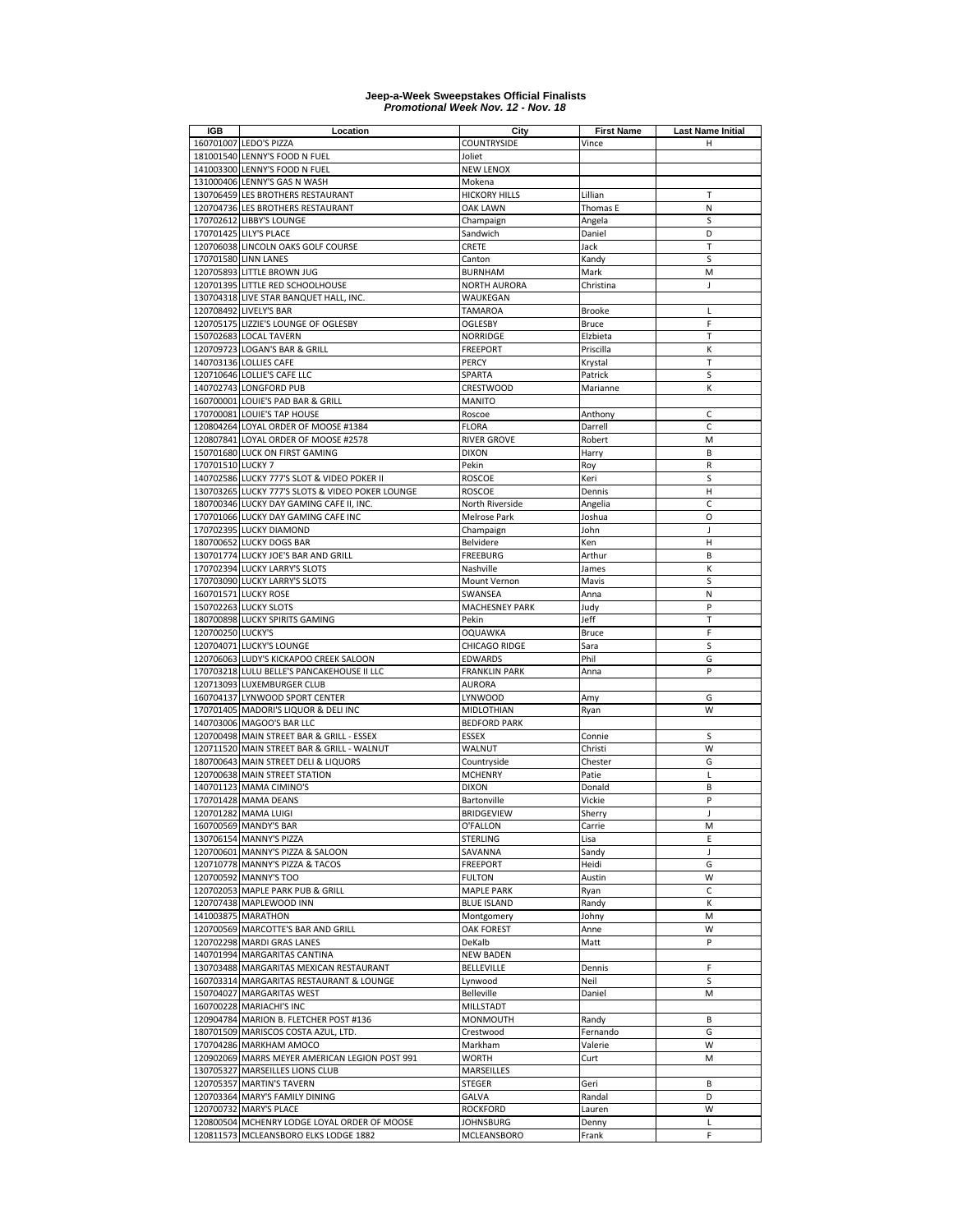| IGB                | Location                                             | City                     | <b>First Name</b> | <b>Last Name Initial</b> |
|--------------------|------------------------------------------------------|--------------------------|-------------------|--------------------------|
|                    | 120707124 McMAHON'S PINTS & PLATES                   | WASHINGTON               |                   |                          |
|                    | 180700107 MEAT & POTATO EATERY                       | Carpentersville          |                   |                          |
|                    | 160700801 MEAT N POTATO EATERY                       | <b>MCHENRY</b>           | Jim               | C                        |
|                    | 120701293 MEL'S PLACE                                | MT OLIVE                 | Larry             | К                        |
|                    | 120808228 MENDOTA ELKS LODGE 1212                    | <b>MENDOTA</b>           | Luke              | P                        |
|                    | 120804040 MENDOTA MOOSE LODGE #714                   | <b>MENDOTA</b>           | Tony              | Y                        |
|                    | 160700189 MESSENGER'S BAR AND GRILL                  | OREGON                   | Bill              | M                        |
|                    | 150704232 MESSIES BAR & GRILL INC.                   | OREGON                   | Jeremy            | $\overline{1}$           |
| 180700085          | MI TIERRA BONITA                                     | <b>Fairmont City</b>     |                   |                          |
|                    | 160700932 MID TOWN PACKAGE LIQUOR'S                  | <b>SESSER</b>            | Terry             | A                        |
|                    | 120709096 MIKE & DENISE'S PIZZERIA & PUB             | <b>AURORA</b>            | Laura             | M                        |
|                    | 130704491 MIKE & DENISE'S PIZZERIA & PUB - YORKVILLE | YORKVILLE                | Charles           | M                        |
|                    |                                                      |                          | Heather           | ${\sf R}$                |
|                    | 160702725 MIKKI'S DINER                              | <b>WILMINGTON</b>        |                   |                          |
|                    | 160702868 MIMINIS GENERAL STORE                      | <b>ASHTON</b>            | Jody              | Η                        |
|                    | 160700902 MIMMO'S PIZZA                              | <b>FORRESTON</b>         | Crystal           | L                        |
| 140703386 MINDY'S  |                                                      | <b>MOKENA</b>            |                   |                          |
|                    | 120701329 MINIER LANES                               | <b>MINIER</b>            | Mike              | P                        |
|                    | 170704284 MINNIHANS SPORTS BAR                       | Hampshire                | Brian             | B                        |
|                    | 180700983 MIRA'S CAFE                                | <b>Elk Grove Village</b> | Joel              | J                        |
|                    | 120701987 MISS BILL'S PLACE                          | <b>CALUMET PARK</b>      | Leroy             | S                        |
|                    | 150701539 MISS KITTY'S SALOON INC.                   | <b>MARENGO</b>           | Brian             | B                        |
|                    | 120710160 MISTY'S BAR                                | KEWANEE                  | Roy               | D                        |
|                    | 120710387 MOLLY'S BAR & THE BOTTLE STORE             | <b>DEKALB</b>            |                   |                          |
|                    | 140700713 MOLLY'S DELI                               | Rockford                 | Antonio           | К                        |
|                    | 130704314 MOLLY'S DELI                               | <b>ROSCOE</b>            | Bbecky            | S                        |
|                    | 140700173 MOLLY'S DELI                               | Loves Park               | Char              | B                        |
|                    | 130704426 MOLLY'S DELI                               | <b>LOVES PARK</b>        | Debbie            | P                        |
|                    | 140700887 MOLLY'S DELI                               | Rockford                 | Djina             | R                        |
|                    | 140700161 MOLLY'S DELI                               | <b>MACHESNEY PARK</b>    | Huan              | N                        |
|                    | 140702957 MOLLY'S DELI                               | Rockford                 | John              | Α                        |
|                    | 130704913 MOLLY'S DELI                               | <b>LOVES PARK</b>        | Lynn              | A                        |
|                    | 140700009 MOLLY'S DELI                               | Rockford                 | Marcia            | M                        |
|                    | 150702424 MOLLY'S DELI                               | <b>BELVIDERE</b>         | Thomas            | O                        |
|                    | 120705200 MONGO MCMICHAELS                           | ROMEOVILLE               | Surinder          | S                        |
|                    | 140702275 MONKEY BUSINESS                            | GALESBURG                | April             | M                        |
|                    | 180701719 MOODY'S CLUB                               | Peoria                   | Stacey            | J                        |
|                    | 120806275 MOOSE LODGE #241                           | <b>WILMINGTON</b>        | Rachel            | D                        |
|                    | 120702170 MORAN ATHLETIC CLUB                        | <b>JOLIET</b>            | David             | F                        |
|                    | 140703579 MORT'S PUB INC                             | LA SALLE                 |                   | B                        |
|                    |                                                      |                          | Ray               |                          |
|                    | 160701232 MO'S WILLOW PUB & GRUB                     | <b>WILLOW SPRINGS</b>    |                   |                          |
| 180700580 MOTHER'S |                                                      | GRANVILLE                |                   |                          |
| 180701589 MOTZEE'S |                                                      | Wataga                   | Ronnie            | E                        |
|                    | 150700579 MR TEQUILA BAR & GRILL                     | <b>DIXON</b>             | Abraham           | D                        |
|                    | 120706457 MR. SALSAS                                 | <b>OGLESBY</b>           | Todd              | н                        |
|                    | 120707671 MT CARROLL BOWLING CENTER                  | MT CARROLL               | Steve             | P                        |
|                    | 120703199 MT HAWLEY BOWL                             | PEORIA                   | Julie             | S                        |
|                    | 130802222 MT MORRIS MOOSE LODGE #1551                | <b>MT MORRIS</b>         | John              | Т                        |
|                    | 130704585 MUGGS & SUDDS MOMENCE                      | <b>MOMENCE</b>           | Nancy             | J                        |
|                    | 160700430 MURDOCK'S PLACE                            | LODA                     | Dane              | $\mathsf{H}$             |
|                    | 120702148 MURPHY'S LAW                               | <b>OAK LAWN</b>          |                   |                          |
|                    | 120712495 MY PLACE [BRADFORD]                        | <b>BRADFORD</b>          | Taylour           | B                        |
|                    | 120700520 MY PLACE BAR & GRILL                       | <b>ROCKFORD</b>          | Ronald            | К                        |
|                    | 160700540 MY PLACE BAR AND GRILL                     | <b>MCHENRY</b>           | Jerard            | S                        |
|                    | 120707318 N J'S PLACE                                | <b>DECATUR</b>           | Joyce             | W                        |
|                    | 160702323 NAT'S PLACE LLC                            | Chillicothe              | Steven            | B                        |
|                    | 170704265 NATURAL LAW COCKTAIL CLUB AND EATERY       | Blue Island              | Megan             | L                        |
|                    | 120700651 NEW DJ'S BAR & GRILL                       | <b>ALTON</b>             | Larry             | W                        |
|                    | 120703322 NEW WINDSOR DEPOT                          | <b>NEW WINDSOR</b>       | Joanne            | A                        |
|                    | 130705816 NICKS BAR & GRILL                          | <b>GRANITE CITY</b>      | Stacyhill         | н                        |
|                    | 130703729 NICK'S BARBEQUE                            | <b>HOMER GLEN</b>        | Catherine         | К                        |
|                    | 140700240 NICKS BBQ AT TINLEY PARK                   | <b>TINLEY PARK</b>       | Malvi             | S                        |
|                    | 120707312 NICK'S TAVERN                              | LEMONT                   | Justin            | $\top$                   |
|                    | 120706387 NINTH ST PUB                               | LA SALLE                 | Randy             | L                        |
|                    | 120700386 NO JACKS BAR & GRILL                       | SMITHTON                 |                   |                          |
|                    | 120711947 NO NAME PUB                                | <b>FOREST VIEW</b>       |                   |                          |
|                    | 150700584 NONNA D'S PIZZERIA                         | <b>BERWYN</b>            | Precious          | G                        |
|                    | 170700680 NORBY'S SLOTS                              | Carrollton               | Kenny             | S                        |
|                    | 150700990 NORTH MAIN BAR                             | <b>ROCKFORD</b>          |                   |                          |
|                    | 130704969 NORTHEND LIQUOR                            | <b>STERLING</b>          |                   |                          |
|                    | 120705504 NORTHGATE FAMILY RECREATION                | GALESBURG                | Pam               | Н                        |
|                    |                                                      |                          |                   | P                        |
|                    | 120700484 NORTHSIDE TAP                              | <b>MARENGO</b>           | Tonya             |                          |
|                    | 120700529 NOWHERE BAR & GRILL                        | Victoria                 | Greg              | R                        |
|                    | 120701470 NU BOWL LANES                              | <b>MT VERNON</b>         | Cottrell          | G                        |
|                    | 120702299 OAK FOREST BOWL                            | <b>OAK FOREST</b>        | Mike              | L                        |
|                    | 171003954 OASIS ON 20                                | Elgin                    | Sara              | M                        |
|                    | 120705057 O'BRIEN'S CORNER TAVERN                    | DANVILLE                 | Mary ann          | н                        |
|                    | 150701106 OFF THE HOOK BAR & GRILL                   | KEITHSBURG               | Richie            | Ν                        |
|                    | 160703526 OFFICE LOUNGE                              | <b>Belleville</b>        | Matt              | К                        |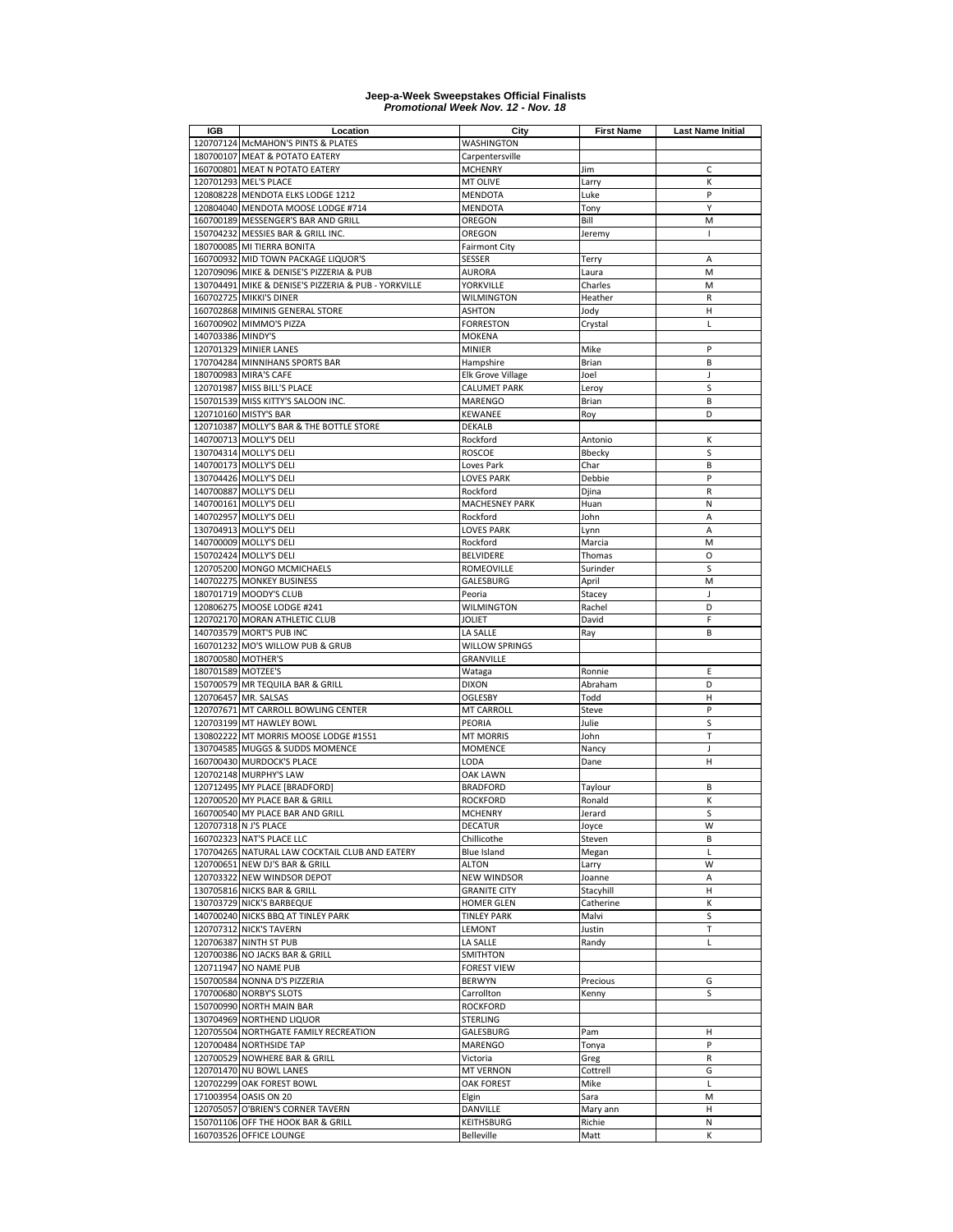| <b>IGB</b>          | Location                                            | City                    | <b>First Name</b> | <b>Last Name Initial</b> |
|---------------------|-----------------------------------------------------|-------------------------|-------------------|--------------------------|
|                     | 120705520 OFFIE'S TAP                               | Huntley                 | Donald            | G                        |
|                     | 170704029 OK CORRAL PIZZERIA INC                    | Markham                 |                   |                          |
|                     | 120712916 OL' DAD'S PLACE                           | Pekin                   | Don               | $\mathsf{R}$             |
|                     | 120712372 OLD CHICAGO RESTAURANT                    | PEORIA                  | Tim               | M                        |
|                     | 120701384 OLD TOWN TAP                              | CRETE                   | Scott             | $\mathsf{C}$             |
|                     | 120701254 OLDE TYME INN                             | SANDWICH                | Glenda            | W                        |
|                     | 180700341 OLIVER'S PIZZA & PUB                      | Peoria Heights          | Robert            | B                        |
|                     | 150701597 ONE PAW'Z PUB LLC                         | <b>MCNABB</b>           | Scott             | B                        |
|                     |                                                     |                         |                   | S                        |
|                     | 140704038 ONE STOP SMOKERS SHOP                     | GALESBURG               | Missy             |                          |
|                     | 150701658 OQUAWKA DINER, INC.                       | <b>OQUAWKA</b>          |                   |                          |
|                     | 130703902 OSCAR'S BAR & GRILL LLC                   | CAHOKIA                 | Brenda            | L                        |
|                     | 130705111 OSWEGO INN                                | OSWEGO                  | Charles           | B                        |
|                     | 120801306 OTTAWA LODGE 960                          | <b>OTTAWA</b>           | Kathi             | W                        |
|                     | 120707834 OUR PLACE                                 | SOUTH ELGIN             | Jack              | G                        |
|                     | 120704043 P J KLEM'S RESTAURANT                     | LYONS                   | William           | $\vee$                   |
|                     | 140703253 P.T.'s IN THE HILL                        | WALNUT HILL             | Brian             | D                        |
|                     | 170701583 PA-CHAN-GA                                | Kankakee                | Frances           | N                        |
| 150703796 PADDY'S   |                                                     | CREST HILL              | James             | P                        |
|                     | 180700268 PAIR OF DICE                              | Columbia                | Carla             | Н                        |
| 120703319 PAPA'S    |                                                     | <b>MONMOUTH</b>         | Joel              | F                        |
|                     | 130700172 PAPPAS RESTAURANT                         | <b>ALSIP</b>            |                   |                          |
| 120700573 PARADISE  |                                                     | GALENA                  | Ryan              | W                        |
|                     | 160701786 PARADOX EMPORIUM INC                      | <b>BRADLEY</b>          | Tori              | S                        |
| 150700583 PARIS 21  |                                                     | LEMONT                  | Chuck             | $\vee$                   |
|                     | 150704192 PARISH'S PUB                              | Washington              | Gerald            | F                        |
|                     | 120905409 PARK FOREST A L POST# 1198                | CHICAGO HEIGHTS         | Kate              | P                        |
| 130700357 PARK TAP  |                                                     | CALUMET PARK            | Christine         | D                        |
|                     | 120703840 PARKSIDE LANES                            | <b>AURORA</b>           | William           | $\overline{1}$           |
|                     | 120700338 PATIO SNACK SHOP                          | GALESBURG               | Rhonda            | N                        |
| 160701033 PATSY'S   |                                                     | HARVARD                 | Carol             | Η                        |
|                     | 120701377 PEORIA PIZZA WORKS                        | PEORIA HEIGHTS          | Lon               | $\top$                   |
|                     | 120701152 PEOTONE BOWL & LOUNGE                     | PEOTONE                 | Robin             | н                        |
|                     | 160700043 PEPE'S MEXICAN RESTAURANT                 |                         |                   |                          |
|                     |                                                     | Romeoville              | Lisa              | J                        |
|                     | 180700379 PEPPERS GAMING PARLOR                     | NASHVILLE               | Christina         | Н                        |
|                     | 170700315 PERDUE'S GRILL, INC.                      | Tremont                 | Ben               | P                        |
|                     | 120707634 PERIGEN'S TAVERN                          | <b>MADISON</b>          | Nicholas          | N                        |
|                     | 130800433 PETER H CLARK LDGE 483 ELKS               | PEORIA                  |                   |                          |
|                     | 120706274 PETE'S LOUNGE                             | <b>ALTON</b>            | Cindy             | Y                        |
|                     | 150700199 PETRI'S POUR HOUSE                        | <b>MINONK</b>           | Natalie           | К                        |
|                     | 120702107 PETROLEUM CLUB OF OLNEY                   | OLNEY                   | Leon              | T                        |
|                     | 120710898 PHEASANT LANES - KEGLERS PUB              | <b>BLOOMINGTON</b>      | Ashley            | G                        |
|                     | 120910788 PHILLIP CARPENTER POST 66 AMVETS          | WHEELING                | Sheldon           | W                        |
|                     | 130703566 PHILLIPS 66 & RTE 203 MART                | <b>FAIRMONT CITY</b>    | Latonya           | W                        |
|                     | 140700800 PHOENIX CLUB                              | <b>AURORA</b>           | Carol             | К                        |
|                     | 160703597 PIG DOG PUB                               | Montgomery              |                   |                          |
|                     | 150700908 PIN AND TONIC                             | <b>BEECHER</b>          | Jenna             | A                        |
|                     | 150703734 PIN SPLITTER LANES LLC                    | PRINCETON               |                   |                          |
|                     | 170704047 PIT RIB HOUSE                             | <b>HICKORY HILLS</b>    | Kyriaki           | $\mathsf R$              |
|                     | 170704058 PIT STOP INC                              | WALNUT                  | Jeremiah          | К                        |
|                     | 120700480 PJ'S POUR HOUSE                           | <b>OAK LAWN</b>         | Mary              | Н                        |
|                     | 140702359 PJS VIDEO GAMING CAFE                     | STEELEVILLE             | Stephnee          | G                        |
|                     | 120704369 PLAYERS PUB & GRILL                       | <b>Prospect Heights</b> | Sy                | S                        |
|                     | 180701453 PLUM GARDEN MCHENRY                       | McHenry                 | Melinda           | S                        |
|                     | 140703603 PO-BOY'S ON FROSTWOOD, LLC                | Peoria                  | Gerald            | F                        |
|                     | 160701187 POCKETS BILLIARDS - DOC'S LOUNGE          | Crestwood               | Rachel            | н                        |
|                     | 120710815 POP-A-TOPS AGAIN INC                      | <b>SCALES MOUND</b>     | MaryJane          | В                        |
|                     |                                                     |                         | Valorie           | н                        |
|                     | 130705322 POPECK CONVENIENCE STORE                  | ASHLEY                  |                   |                          |
|                     | 140700107 PORT ROYAL GASTROPUB                      | <b>DECATUR</b>          |                   |                          |
|                     | 180700953 PORTER'S PUB                              | Tamaroa                 | Curtis            | S                        |
|                     | 160700955 POT BELLY PUB                             | WESTMONT                | Dan               | В                        |
|                     | 150702720 POTESTA'S PIZZA ALONSO                    | WAUKEGAN                |                   |                          |
|                     | 120706070 POUR HOUSE                                | <b>FIELDON</b>          | Robin             | В                        |
|                     | 120706565 POUR HOUSE PUB                            | Kingston                | Melissa           | P                        |
|                     | 120705909 PRIME TIME RESTAURANT AND BAR             | <b>HICKORY HILLS</b>    | Michael           | s                        |
|                     | 170701056 PRINCEVILLE FOOD & GAMING                 | Princeville             | Jessica           | К                        |
|                     | 120708467 PROGRESSIVE CLUB                          | WILSONVILLE             |                   |                          |
|                     | 150700490 PROHIBITION JUNCTION SPORTS BAR AND GRILL | OSWEGO                  | Andrew            | C                        |
| 160701478 PROOF     |                                                     | JERSEYVILLE             |                   |                          |
| 160703693 PUB 29    |                                                     | <b>Green Valley</b>     | Holly             | F                        |
| 170700311 PUB 56    |                                                     | Aurora                  |                   |                          |
|                     | 120704413 PZ'S PLACE & STEAKHOUSE                   | GALESBURG               | Diana             | К                        |
|                     | 120709659 QUAD CITIES FAMILY ENTERTAINMENT CENTER   | MOLINE                  |                   |                          |
|                     | 120902330 QUAD CITY AMVETS POST 51                  | <b>GRANITE CITY</b>     | Sheila            | O                        |
|                     | 160700794 QUICK HITS VIDEO SLOTS & POKER            | <b>ASHMORE</b>          | Tammy             | В                        |
|                     | 140702452 QUIK MART                                 | <b>ROSCOE</b>           | Mike              | L                        |
|                     |                                                     |                         |                   | O                        |
|                     | 160700159 QUIQUE'S TAQUERIA                         | LOVES PARK              | Jazmyn            |                          |
|                     | 120707844 R & L SPORTS BAR                          | <b>EAST ALTON</b>       | Kasey             | к                        |
| 120710773 R & R PUB |                                                     | SHABBONA                | <b>Bridget</b>    | S                        |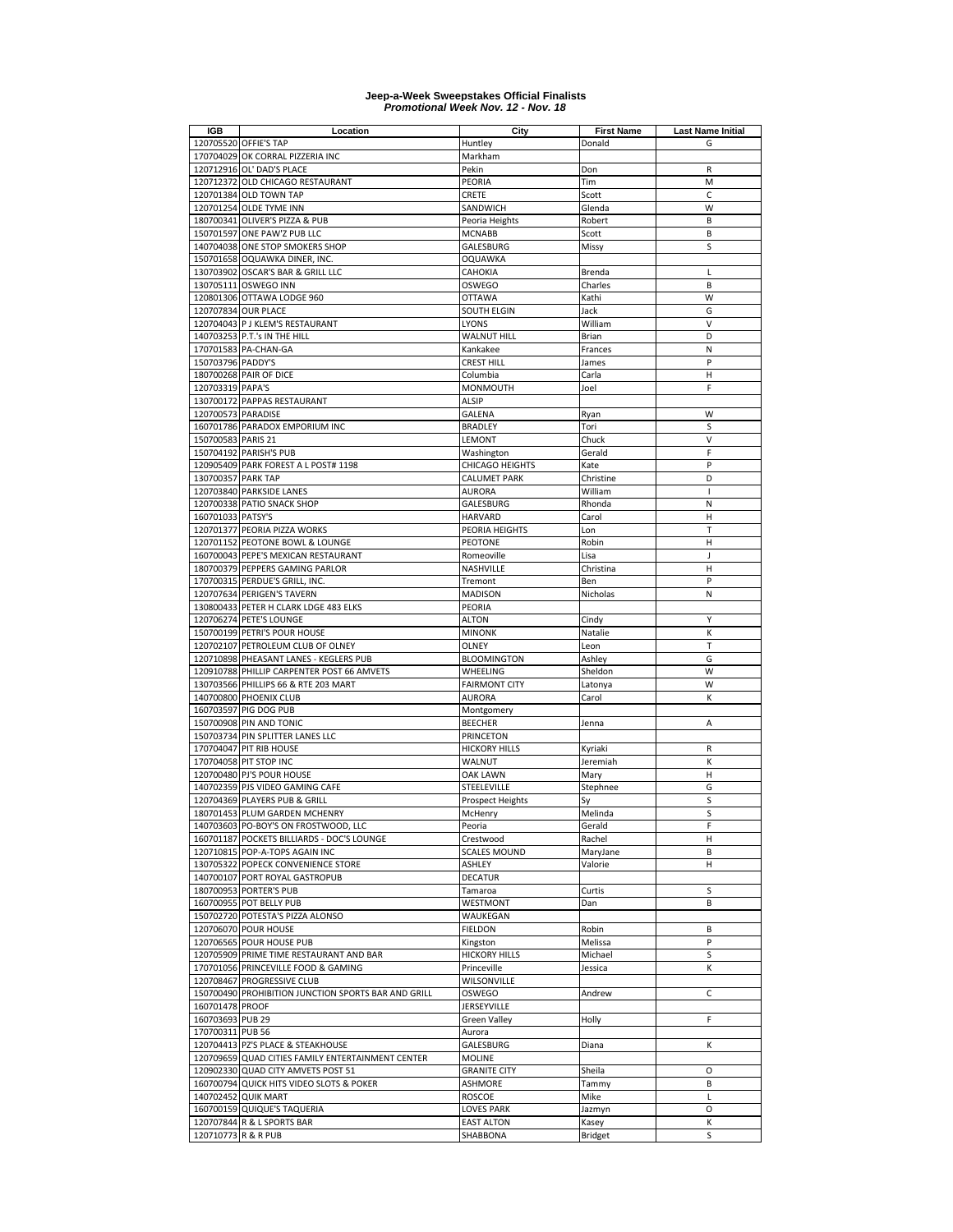| <b>IGB</b>           | Location                                      | City                    | <b>First Name</b> | <b>Last Name Initial</b> |
|----------------------|-----------------------------------------------|-------------------------|-------------------|--------------------------|
| 120702950 R BAR      |                                               | <b>TOULON</b>           | Janelle           | O                        |
|                      | 120705969 R&R THE CROSSING                    | <b>MT VERNON</b>        | Jon               | S                        |
|                      | 160703141 R.J.'S HARTFORD HIDEOUT INC         | Hartford                | Debra             | C                        |
|                      | 120702232 RACER'S EDGE                        | <b>EAST MOLINE</b>      | Melissa           | S                        |
|                      | 120712351 RACHETTI'S CAFE & PIZZERIA          | <b>COAL CITY</b>        |                   |                          |
|                      | 170700370 RACKS ON THE ROCKS                  | <b>West Peoria</b>      | Tammie            | J                        |
|                      |                                               |                         |                   | B                        |
|                      | 120708319 RANK & FILE LOUNGE                  | DU QUOIN                | Amy               |                          |
|                      | 150700603 RAY'S CHICAGO BBQ & SLOTS           | DEKALB                  |                   |                          |
|                      | 120700773 REBA'S MUTUAL TAP                   | PEORIA                  | Blayne            | S                        |
|                      | 170702473 RECO'S ROADHOUSE BAR & GRILL INC.   | East Brooklyn           | Edward            | G                        |
| 120700397 RED BARN   |                                               | <b>PEORIA</b>           | Deborah           | $\mathsf{R}$             |
|                      | 121000739 RED ROOSTER TERMINAL                | OLNEY                   |                   |                          |
| 120712742 RED'S      |                                               | <b>BELVIDERE</b>        |                   |                          |
|                      | 160703506 RED'S BAR & GRILL                   | SHEFFIELD               | Elise             | A                        |
|                      | 170701337 RED'S LIQUOR                        | Warren                  | Phylicia          | B                        |
|                      | 160704013 REDWOOD LUXE BAR AND GRILLE         | <b>OLYMPIA FIELDS</b>   |                   |                          |
|                      | 180702300 REFINERY BAR & GRILL                | <b>Wood River</b>       | Connie            | S                        |
|                      | 120706175 REGAL BEAGLE                        | Godfrey                 | Doug              | B                        |
| 120707498 REPHIL'S   |                                               | <b>LA SALLE</b>         | Jonathon          | G                        |
|                      | 120700495 RICHARDS CHICKEN AND RIBS           | ROUND LAKE HEIGHTS      | Andy              | W                        |
|                      |                                               |                         |                   |                          |
|                      | 150702279 RICHMOND LIQUOR & TOBACCO           | Richmond                | Timothy           | W                        |
|                      | 170704104 RIDGE LIQUORS                       | CHICAGO RIDGE           | Cathy             | M                        |
|                      | 171004153 RIDGEWAY PETROLEUM                  | New Lenox               | John              | L                        |
|                      | 170700978 RINGO'S PLACE, LLC                  | Cahokia                 | Candice           | D                        |
|                      | 130703799 RIVER ROADHOUSE                     | <b>MACKINAW</b>         | Russell           | $\overline{1}$           |
|                      | 130700708 RIVERBANK LODGE                     | PETERSBURG              | Donna             | Т                        |
|                      | 150700932 RIVERSIDE SALOON                    | <b>ALTON</b>            | Sierra            | L                        |
|                      | 120700793 RIVERSIDE TAP                       | <b>BLUE ISLAND</b>      | Khaldieh          | M                        |
| 140701403 RJ'S PLACE |                                               | <b>HARTFORD</b>         | Mariann           | C                        |
| 170702436 ROAMERS    |                                               | <b>STREATOR</b>         |                   |                          |
| 120702192 ROBINS     |                                               | <b>TILTON</b>           | Gary              | B                        |
| 140702632 ROC #11    |                                               | <b>VIENNA</b>           |                   |                          |
|                      | 170704328 ROC ONE #13                         |                         | Daniel            | B                        |
|                      |                                               | <b>West Frankfort</b>   |                   |                          |
|                      | 130904751 ROCK FALLS POST 902 AMERICAN LEGION | <b>ROCK FALLS</b>       | Sarah             | T                        |
|                      | 140701485 ROCKY'S PIZZERIA                    | <b>NORTH CHICAGO</b>    | Moshe             | W                        |
|                      | 180702395 ROCKY'S STURGEON BAY INN            | <b>NEW BOSTON</b>       | Derek             | S                        |
|                      | 120703333 RON & IVIE'S UNIQUE TAP             | <b>EAST PEORIA</b>      | Michael           | К                        |
| 150700935 ROOKIES    |                                               | <b>BRIMFIELD</b>        | David             | К                        |
| 170700025 ROSIE'S    |                                               | PALOS HILLS             | Jan               | E                        |
|                      | 120906443 ROSS PEARSON VFW 5149               | <b>ROCKFORD</b>         |                   |                          |
| 170702548 ROSY'S     |                                               | East Dubuque            | Lenny             | L                        |
|                      | 120702188 ROUTE 20 BAR & GRILL                | <b>FREEPORT</b>         | Carol             | D                        |
|                      | 150702906 ROUTE 203 LIQUOR & GROCERY          | Madison                 | Greg              | S                        |
|                      | 120701371 ROUTE 45 WAYSIDE LLC                | PESOTUM                 | Brian             | M                        |
|                      | 120700555 ROUTE FIFTY NORTH                   | <b>MANTENO</b>          | Mary              | D                        |
|                      |                                               |                         |                   |                          |
|                      | 160702974 ROXI'S GAMING PARLOR, LLC           | Minooka                 | Sarah             | B                        |
|                      | 120702226 ROYAL LIQUOR WEST & ROYAL PUB       | <b>FREEPORT</b>         | Kenji             | G                        |
| 140703784 RSB FUELS  |                                               | MT OLIVE                |                   |                          |
|                      | 140703294 RUBES LIQUOR LOCKER INC             | DAHLGREN                | Frank             | F                        |
|                      | 160700431 RUBY'S HANGOUT                      | SOUTHERN VIEW           | Lana              | B                        |
|                      | 140702914 RUDY'S PLACE                        | <b>AURORA</b>           | Tony              | G                        |
|                      | 120708140 RUMORS - CENTRALIA                  | Centralia               | Tammy             | B                        |
|                      | 140703099 RUSSELL OIL - ROC #5 - HARRISBURG   | Harrisburg              |                   |                          |
|                      | 160704087 RUSSELL OIL CO #8                   | Harrisburg              | Tracy             | J                        |
|                      | 170700144 RUSSELL OIL CO.                     | Johnston City           |                   |                          |
|                      | 160700406 RUSSELL OIL CO. ROC #2              | <b>CARRIER MILLS</b>    |                   |                          |
|                      | 161000412 RUSSELL OIL CO. ROC #6              | <b>ROSICLARE</b>        | Jaicee            | D                        |
|                      | 120706576 RUSTY NAIL [OAK LAWN]               | <b>OAK LAWN</b>         | Mike              | G                        |
|                      |                                               |                         |                   | S                        |
|                      | 160702636 SADIES PLACE                        | Danville                | Douglas           |                          |
|                      | 130704752 SAGE HOUSE                          | <b>BUNKER HILL</b>      |                   |                          |
|                      | 130701398 SALAMONES PIZZA                     | <b>CHERRY VALLEY</b>    | Amy               | К                        |
|                      | 120712830 SAMMY'S PIZZA                       | Momence                 |                   |                          |
|                      | 170704233 SAMMY'S PIZZA OF MANTENO            | Manteno                 |                   |                          |
|                      | 150701141 SAM'S BLUE MOON CAFE                | <b>ROUND LAKE</b>       | Zenobia           | C                        |
|                      | 130700965 SAMS TAVERN                         | <b>MARENGO</b>          | Nick              | Α                        |
|                      | 130704688 SAM'S TRIPLE CROWN                  | ORLAND HILLS            | Devra             | В                        |
|                      | 140701340 SANDBURR RUN LLC                    | <b>THOMSON</b>          | Kaden             | L                        |
| 170700022 SANDEE'S   |                                               | Bartonville             | Gerald            | F                        |
|                      | 170702156 SANDOK N PALAYOK AT IBA PA          | Crestwood               | Sheena            | т                        |
|                      | 160702660 SAVANNA INN & SUITES                | SAVANNA                 | Bernard           | В                        |
|                      |                                               |                         |                   |                          |
|                      | 120806281 SAVANNA LODGE NO 1095               | SAVANNA                 | Dave              | В                        |
|                      | 120713004 SAX SPEEDI CHEK                     | MASCOUTAH               |                   |                          |
|                      | 120708194 SCHELLER PLAYHOUSE                  | <b>SCHELLER</b>         | Brooke            | Г                        |
|                      | 150703454 SCHIAPPA'S "THE LITTLE HILL"        | LEBANON                 |                   |                          |
|                      | 180700667 SCHNITZEL PLATZ                     | <b>GLENDALE HEIGHTS</b> | Ken               | К                        |
|                      | 120700777 SCHOONER'S [BLOOMINGTON]            | <b>BLOOMINGTON</b>      | Chris             | н                        |
|                      | 130705837 SCHOONERS [PEORIA HEIGHTS]          | PEORIA HEIGHTS          | Andrew            | Г                        |
|                      | 140701556 SCOREBOARD BAR AND GRILL            | <b>LAKE ZURICH</b>      | Nick              | R                        |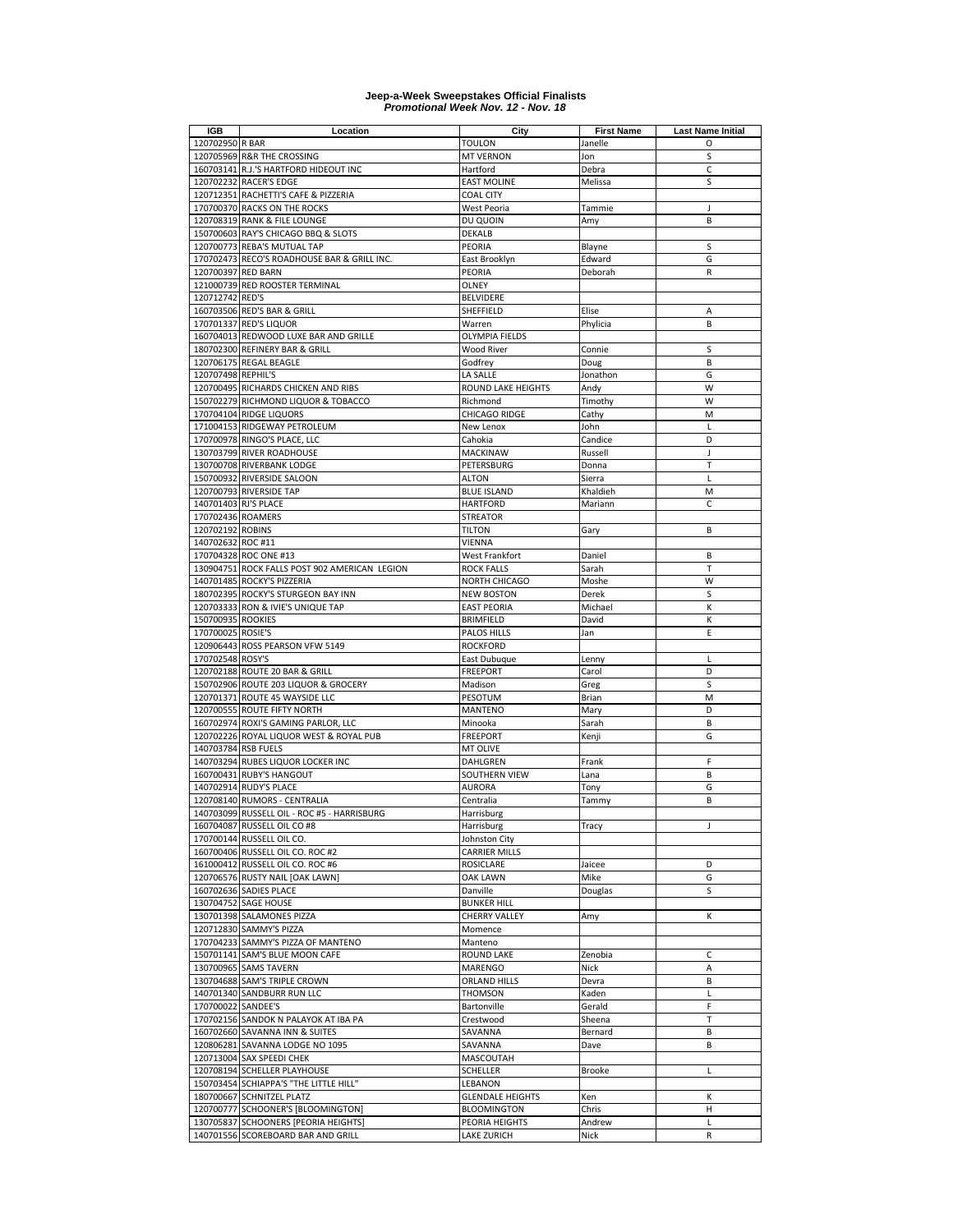| IGB                   | Location                                             | City                   | <b>First Name</b> | <b>Last Name Initial</b> |
|-----------------------|------------------------------------------------------|------------------------|-------------------|--------------------------|
|                       | 120704954 SHADY HILL SALOON                          | GALESBURG              | Dan               | D                        |
|                       | 140701076 SHAMROCK VIDEO GAMING                      | <b>LOVES PARK</b>      | Terry             | G                        |
|                       | 180700005 SHELL OF LEMONT                            | LEMONT                 | Jose              | $\mathsf R$              |
|                       | 130702041 SHERIDAN TOBACCO & SPIRITS                 | SHERIDAN               | Phil              | A                        |
|                       | 120710889 SHORELINE BOAT & SKI                       | <b>OTTAWA</b>          | Ray               | F                        |
|                       | 120700589 SHOT SPOT PUB                              | <b>BARTONVILLE</b>     | Michelle          | P                        |
|                       | 130705060 SHOW GIRL'S                                | GALESBURG              |                   |                          |
|                       |                                                      |                        |                   |                          |
|                       | 160703093 SIDETRACKED SALOON                         | Orion                  | Mike              | Н                        |
|                       | 120700297 SIDETRAX BAR & GRILL                       | GALESBURG              |                   |                          |
|                       | 120704754 SIGNATURES BAR & GRILL                     | CARLYLE                | Kim               | B                        |
|                       | 130700452 SILVER BULLET                              | <b>EAST PEORIA</b>     | Ron               | Α                        |
|                       | 180700968 SILVER CITY SLOTS                          | Sterling               | Dawn              | M                        |
|                       | 120706265 SILVER FRONT                               | GALESBURG              | Mark              | P                        |
|                       | 180701225 SIMPLY KRACKED                             | Peru                   | Tanisha           | R                        |
|                       | 160700967 SIYA IN TUSCOLA INC                        | <b>TUSCOLA</b>         |                   |                          |
|                       | 120702294 SKIPPER INN                                | CENTRALIA              | Trennice          | B                        |
| 180700966 SKWURT      |                                                      |                        | Kaitlynd          | B                        |
|                       |                                                      | Peoria                 |                   |                          |
|                       | 120702105 SLAGER'S ON 47TH                           | <b>BROOKFIELD</b>      | Charmaine         | P                        |
| 170700299 SLICK'S     |                                                      | Watseka                | Pam               | G                        |
|                       | 150701313 SLIDER'S PIZZA & PUB                       | CHILLICOTHE            | Linda             | ${\sf R}$                |
|                       | 150702986 SLOANS PUB HOUSE                           | COLLINSVILLE           |                   |                          |
|                       | 180701574 SLOT CITY INC.                             | Marseilles             | Deb               | К                        |
|                       | 130703684 SLOTS OF FUN                               | Rockford               | Evera             | M                        |
|                       | 160703894 SLOTSPOT1121                               | Pekin                  | Chad              | C                        |
|                       | 160703305 SLUPS BAR & GRILL LLC                      | BLANDINSVILLE          | Joe               | S                        |
|                       | 120900783 SMITH SPAID POST 1293 VFW                  | Waukegan               | Billy             | N                        |
|                       | 120705952 SNOOKER'S SPORTS BAR & GRILL               | <b>WILMINGTON</b>      | Edward            | G                        |
|                       | 140702919 SOCK'S PLACE                               | WYANET                 | Keegan            | M                        |
|                       |                                                      |                        |                   | B                        |
|                       | 170700182 SOFIA'S SLOTS & VIDEO POKER CAFE           | <b>Niles</b>           | Holley            |                          |
|                       | 180700114 SOFIE'S SLOTS                              | <b>MOLINE</b>          | Ouht              | P                        |
|                       | 170700345 SONNEBORN'S OLD NO.7, LLC                  | Palmyra                | Nicholas          | P                        |
|                       | 120700741 SOUTH SIDE                                 | Harvard                | Elaine            | W                        |
|                       | 120701150 SOUTHSIDE'S                                | <b>ALSIP</b>           | Meghan            | A                        |
|                       | 120812599 SOUTHWEST MOOSE 44                         | <b>BRIDGEVIEW</b>      | Mike              | b                        |
| 180700024 SPARKY'S II |                                                      | SOUTH ROXANA           |                   |                          |
|                       | 130701318 SPARKYS RINGSIDE BAR & GRILLE              | Peoria                 | Steven            | J                        |
|                       | 170700691 SPARTANVILLE FUELING STATION               | Waltonville            | John              | M                        |
|                       | 151000746 SPEEDWAY #1415                             | KANKAKEE               | Gerald            | M                        |
|                       | 161002424 SPEEDWAY #3995                             | Belvidere              |                   | W                        |
|                       |                                                      |                        | Cristian          |                          |
|                       | 161002413 SPEEDWAY #4333                             | Montgomery             | Glenda            | Т                        |
|                       | 171003600 SPEEDWAY #4440                             | <b>BEACH PARK</b>      |                   |                          |
|                       | 161002414 SPEEDWAY #5036                             | Hampshire              | Cindy             | S                        |
|                       | 161004281 SPEEDWAY #6207                             | Batavia                |                   |                          |
|                       | 151000141 SPEEDWAY #7422                             | <b>BURBANK</b>         | Orlando           | S                        |
|                       | 171003601 SPEEDWAY #7503                             | EFFINGHAM              | Cynthia           | W                        |
|                       | 171002381 SPEEDWAY #8799                             | <b>BEDFORD PARK</b>    | Bill              | A                        |
|                       | 171002440 SPEEDWAY #8851                             | <b>SOUTH ELGIN</b>     | Phil              | ${\sf R}$                |
|                       | 171002439 SPEEDWAY #8883                             | PERU                   | Timothy           | S                        |
|                       | 140701035 SPIKE'S PUB AND GRUB                       | <b>Belleville</b>      | Alex              | H                        |
|                       | 120703764 SPINNER'S TAILSPIN INN                     | Kankakee               | Peter             | G                        |
| 150701051 SPINS CAFE  |                                                      | <b>NORTH RIVERSIDE</b> | Rey               | M                        |
|                       |                                                      |                        |                   | D                        |
|                       | 170701837 SPIRIT OF TUSCOLA                          | Tuscola                | Nichole           |                          |
|                       | 160702685 SPIRITS LOUNGE                             | <b>ELDORADO</b>        | Kathy             | S                        |
|                       | 120700779 SPOON RIVER BOWL                           | WYOMING                | Diane             | н                        |
|                       | 120700769 SPOONIE'S BAR & GRILL                      | <b>London Mills</b>    | Michelle          | S                        |
|                       | 170702249 SPRATT'S TAP                               | <b>HENNEPIN</b>        |                   |                          |
|                       | 160704297 SPRING HILL ENTERTAINMENT                  | Mason City             |                   |                          |
|                       | 151003550 SPRINGFIELD GAS N WASH                     | Springfield            | Terra             | W                        |
|                       | 160700969 STACY'S PLACE                              | CARPENTERSVILLE        | Al                | Α                        |
|                       | 121000518 STARKS CORNER (LAZAR BROTHERS ENTERPRISES) | Pingree Grove          |                   |                          |
|                       | 120711864 STARVED ROCK YACHT CLUB                    | <b>OTTAWA</b>          | Kevin             | К                        |
|                       | 170703463 STEEL HORSE WATERING HOLE, CO.             | <b>London Mills</b>    |                   |                          |
|                       | 120705335 STEVE'S BELGRADE INC                       | Moline                 |                   |                          |
|                       | 170701687 STICKS PUB AND GRUB INC.                   | Fox River Grove        | Bianca            | с                        |
|                       |                                                      |                        |                   |                          |
|                       | 120903362 STONE CITY POST VFW 2199                   | <b>JOLIET</b>          | Marcos            | $\vee$                   |
|                       | 160704217 STONEWOOD GAMING INC                       | Dixon                  | Kris              | C                        |
| 150702736 STONEY'S    |                                                      | DANVILLE               | Jeff              | A                        |
|                       | 150701191 STOP & SAVE                                | SANDWICH               | Brent             | F                        |
|                       | 160702078 STORM SHELTER PUB                          | AVON                   | Craig             | Α                        |
|                       | 170700281 STRAWN BAR 3                               | Strawn                 | Mark              | F                        |
|                       | 120700273 STRIKE N SPARE II                          | LOCKPORT               | Wayne             | B                        |
|                       | 160703701 STRINGERS AND MOORE                        | Sesser                 | Paige             | $\mathsf R$              |
|                       | 130704431 STUMBLE IN                                 | <b>HINDSBORO</b>       | Michelle          | S                        |
|                       | 120705075 SUE'S PLACE                                | <b>METAMORA</b>        | Magie             | L                        |
|                       | 130705958 SUGAR SKULL                                | <b>FRANKLIN PARK</b>   | Kathy             | G                        |
|                       |                                                      |                        |                   | L                        |
|                       | 150700954 SULLIVAN'S FOODS                           | <b>PRINCETON</b>       | Melody            |                          |
|                       | 170701564 SULLIVAN'S FOODS                           | SAVANNA                | Pam               | Α                        |
|                       | 150700778 SULLIVAN'S FOODS                           | Stockton               | Tina              | E                        |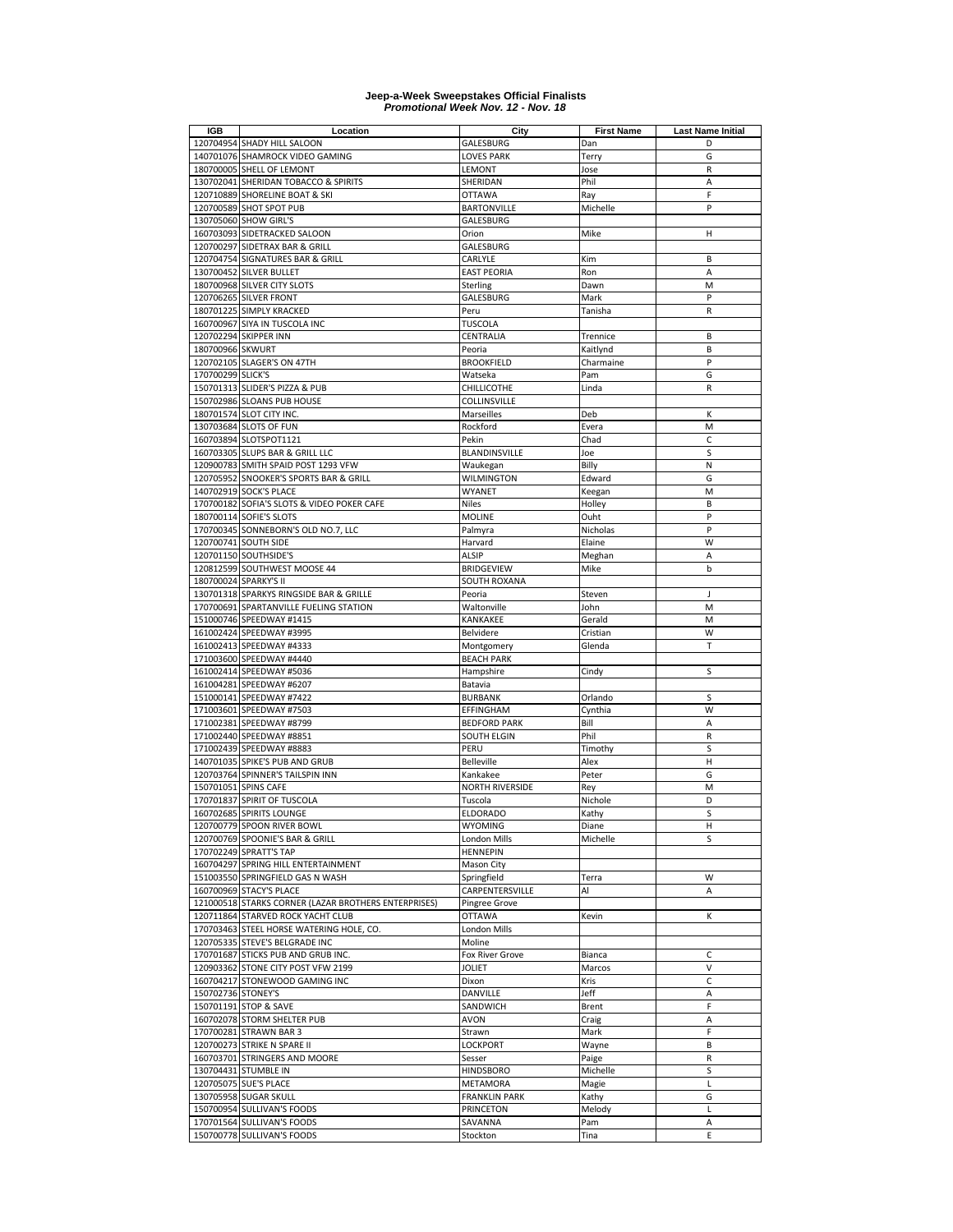| IGB                 | Location                                      | City                  | <b>First Name</b> | <b>Last Name Initial</b> |
|---------------------|-----------------------------------------------|-----------------------|-------------------|--------------------------|
|                     | 120707633 SULLIVAN'S TAVERN                   | <b>DEKALB</b>         | Jessica           | S                        |
|                     | 120700438 SULLY'S OF GALESBURG                | GALESBURG             | Chad              | S                        |
|                     | 130704128 SUNNYLAND #1 STOP                   | <b>EAST PEORIA</b>    | Eric              | S                        |
|                     | 160701349 SUNRISE FOOD & LIQUOR               | <b>WONDER LAKE</b>    | Melody            | M                        |
|                     |                                               |                       |                   | M                        |
|                     | 120703923 SUNSET BAR & GRILL                  | <b>GODFREY</b>        | George            |                          |
| 150702241 SWAY BAR  |                                               | <b>SCHILLER PARK</b>  | Kathy             | G                        |
|                     | 120703305 T & D SWEETWATER CORP               | <b>LITTLE YORK</b>    | Diane             | R                        |
|                     | 160703355 TACOS GISELLE CORP                  | Crest Hill            | Deshondra         | К                        |
| 160703447 TANKS     |                                               | <b>BLUE ISLAND</b>    | Tamasine          | W                        |
|                     | 160703973 TAP HOUSE GRILL LEMONT              | Lemont                | Tony              | A                        |
| 120708129           | TAVERN ON THE WEST END                        | <b>OAK LAWN</b>       |                   |                          |
|                     | 160700099 TAZEWELL FESTIVAL CENTER            | Creve Coeur           | David             | Η                        |
|                     |                                               |                       |                   |                          |
|                     | 150700969 TC'S GAMING CAFE                    | CRESTWOOD             | Marianne          | К                        |
| 130705768 TC'S TOO  |                                               | OAK LAWN              | Gredel            | Н                        |
|                     | 130700658 TEE 2 GREEN INDOOR GOLF             | <b>HUNTLEY</b>        | Dan               | O                        |
|                     | 120707505 TEJ'S SPORTS CONNECTION             | PEORIA                | William           | W                        |
|                     | 170703527 THE BAMBINI GROUP LLC               | Romeoville            |                   |                          |
| 130704885 THE BAR   |                                               | <b>MENDON</b>         | Tori              | В                        |
|                     | 170703977 THE BLACK ROSE SALOON               | <b>PRINCETON</b>      | Leo               | A                        |
|                     | 120706852 THE BOARDWALK                       | Pekin                 | Aaron             | S                        |
|                     |                                               |                       |                   | K                        |
|                     | 120706157 THE BRAZEN HEAD                     | CRESTWOOD             | Marianne          |                          |
|                     | 180700594 THE BRICKHOUSE                      | Washington            | Gerald            | F                        |
|                     | 120705573 THE BRICKYARD BAR & GRILL           | <b>EAST GALESBURG</b> | Karen             | $\mathbf{L}$             |
|                     | 180700624 THE BUCKSHOT GRILL LLC              | <b>CISNE</b>          | Gary              | M                        |
|                     | 130704880 THE BULLPEN                         | <b>NEW ATHENS</b>     | John              | B                        |
|                     | 180700129 THE CAMDEN BAR AND LOUNGE           | LA SALLE              | Jared             | S                        |
|                     | 120701234 THE COOLER                          | <b>ROCK FALLS</b>     | Carrie            | N                        |
|                     | 120704342 THE CORNER TAP                      | Stockton              | Brandon           | E                        |
|                     | 120704042 THE CORRAL                          |                       |                   |                          |
|                     |                                               | GALESBURG             | Helen             | F                        |
|                     | 160701367 THE CROSSING 111 SPORTS BAR & GRILL | <b>WORTH</b>          | Anthony           | D                        |
|                     | 130705332 THE D.Q. CORNER POCKET              | DU QUOIN              | Phoebe            | S                        |
|                     | 170702635 THE DELI LAMA STORE & CAFE          | LAKE VILLA            | Kelly             | G                        |
| 171002435 THE DEPOT |                                               | Forreston             | Luis              | M                        |
|                     | 170701259 THE DEPOT BAR & GRILL, LLC          | O'Fallon              | Heather           | M                        |
| 150703294 THE DINER |                                               | SAUGET                | Jeff              | J                        |
|                     | 120704732 THE DOUBLE PLAY                     | <b>BLUE ISLAND</b>    | Michael           | M                        |
|                     |                                               |                       |                   |                          |
|                     | 150700662 THE DUGOUT TAVERN                   | LA SALLE              | Laura             | Η                        |
|                     | 130701687 THE END ZONE                        | WOODHULL              | Gregg             | A                        |
|                     | 130705027 THE ESSEX INN                       | <b>ESSEX</b>          | Becky             | W                        |
| 120700396 THE FORGE |                                               | <b>BLUE ISLAND</b>    | Ron               | W                        |
|                     | 140702189 THE FRANCHISE SPORTS BAR & GRILL    | <b>WOOD RIVER</b>     |                   |                          |
|                     | 120700442 THE FRIENDLY TAP                    | PLANO                 | Mark              | J                        |
|                     | 140702014 THE FUZZY DUCK                      | NASHVILLE             | Nancy             | E                        |
|                     | 150704131 THE GOLD ROOM                       | Galena                | Tj                | Η                        |
|                     | 170701499 THE GOULD VAULT                     | <b>BEECHER</b>        | Scott             | C                        |
|                     |                                               |                       |                   |                          |
|                     | 150703704 THE GRAPE ESCAPE                    | <b>GALENA</b>         | Maria             | S                        |
| 150703197 THE GROVE |                                               | SPRING GROVE          | Holly             | G                        |
|                     | 120711217 THE HANGER                          | SHILOH                | Charlotte         | C                        |
|                     | 160702096 THE HIDEOUT                         | CRESTWOOD             | Colleen           | W                        |
|                     | 140700259 THE HILLSIDE                        | PEORIA                |                   |                          |
|                     | 120706057 THE HOT CORNER                      | <b>OAK LAWN</b>       | Jeffrey a         | F                        |
|                     | 120700390 THE KORNER KEG & KITCHEN            | <b>BRAIDWOOD</b>      | Marcy             | S                        |
|                     | 140702757 THE LIQUOR HUT                      |                       | Norman            | C                        |
|                     |                                               | MCLEANSBORO           |                   |                          |
|                     | 140702958 THE LITTLE NUGGET                   | DANVILLE              | Benjamin          | Α                        |
|                     | 180701523 THE LOCAL GRILLE AND BAR            | Bartonville           | Shannon           | F                        |
|                     | 120702290 THE LONGBRANCH SALOON               | PARIS                 | Kelsey            | G                        |
|                     | 170702160 THE LOTUS FLOWER                    | Decatur               | Robert            | W                        |
|                     | 170703687 THE LOUNGE                          | Wyoming               | Patti             | F                        |
|                     | 160703409 THE LUCKY DOG                       | Lincoln               | Gerald            | M                        |
|                     | 120708327 THE MEADOWS GOLF CLUB               | <b>BLUE ISLAND</b>    |                   |                          |
| 170702835 THE NAIL  |                                               |                       |                   | К                        |
|                     |                                               | <b>NEW ATHENS</b>     | Geoff             |                          |
|                     | 150700009 THE NORTH FORTY                     | <b>GIFFORD</b>        | Celia             | н                        |
|                     | 120706451 THE OLD STILL                       | <b>ROCKFORD</b>       | Peggy             | н                        |
|                     | 160703027 THE ORIGINAL PAPA JOE'S             | CHICAGO RIDGE         | Sheryl            | R                        |
|                     | 140704032 THE OTHER BAR                       | MILLEDGEVILLE         |                   |                          |
|                     | 120701243 THE OTHER SIDE                      | <b>EAST DUBUQUE</b>   | Dianna            | В                        |
|                     | 120702141 THE OUTPOST                         | <b>EUREKA</b>         |                   |                          |
|                     | 140704449 THE PEPPER MILL                     | <b>MT MORRIS</b>      | Mike              | G                        |
|                     | 160702472 THE PIZZA JOINT                     | Antioch               | Kimberly          | B                        |
|                     |                                               |                       |                   |                          |
|                     | 120700688 THE POLO ROOM                       | POLO                  | Randy             | M                        |
|                     | 120700263 THE POUR HOUSE                      | PEORIA                |                   |                          |
|                     | 130704970 THE PRECINCT                        | <b>STERLING</b>       | Pamela            | S                        |
|                     | 180700656 THE PREGAME                         | Cahokia               |                   |                          |
| 140700635 THE PUMP  |                                               | <b>HOOPESTON</b>      | Steve             | C                        |
|                     | 160704022 THE RANTOUL PUB                     | Rantoul               | Tyrone            | $\top$                   |
|                     | 120700758 THE RED KNIGHT PUB                  | <b>STOCKTON</b>       | David             | C                        |
| 120709523 THE RIDGE |                                               | <b>RIDGE FARM</b>     | Tina              | P                        |
|                     |                                               |                       |                   |                          |
|                     | 120701193 THE RIGHT STOP                      | <b>GILMAN</b>         | Holly             | M                        |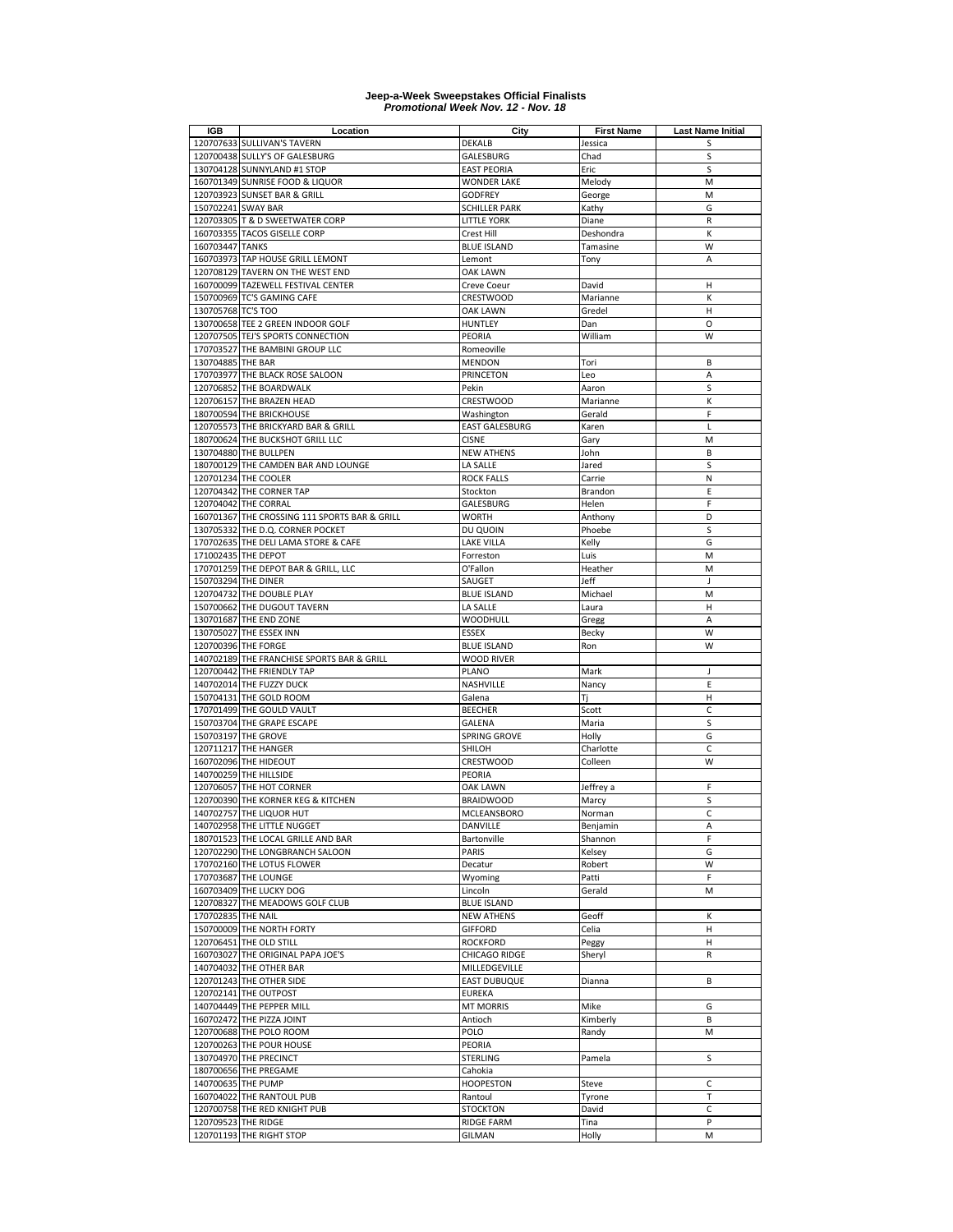| IGB                 | Location                                                         | City                        | <b>First Name</b> | <b>Last Name Initial</b> |
|---------------------|------------------------------------------------------------------|-----------------------------|-------------------|--------------------------|
|                     | 170701153 THE SHOOTERS BAR & GRILL                               | Rantoul                     | Steve             | к                        |
|                     | 150703856 THE SIXTH ROOM                                         | SOUTHERN VIEW               | Tina              | N                        |
|                     | 120701271 THE SPIGOT                                             | SHELBYVILLE                 | Ashley            | Н                        |
|                     | 140700764 THE SPIRIT SHOPPE                                      | Salem                       | Dale              | B                        |
|                     | 121001285 THE STATION                                            | <b>THOMSON</b>              | Gina              | P                        |
|                     | 120702095 THE TAVERN ON SHERIDAN ROAD                            | <b>WINTHROP HARBOR</b>      | Frank             | W                        |
|                     | 120707737 THE THIRD DEGREE CLUB                                  | PEORIA                      |                   |                          |
|                     | 170701714 THE THROTTLE BAR & GRILL                               | <b>EAST PEORIA</b>          | Michael           | L                        |
|                     | 120700172 THE TROLLEY                                            | West Peoria                 | Steve             | W                        |
|                     | 120703201 THE VILLAGE TAP                                        | <b>OBLONG</b>               |                   |                          |
|                     | 130700238 THE WESTMONT UPTOWN                                    | WESTMONT                    | Todd              | К                        |
|                     | 160700943 THE WHISTLE SPORTS BAR & GRILL                         | <b>OAK LAWN</b>             | John              | Z                        |
|                     | 170700282 THE WILD TURKEY                                        | Worden                      | <b>Brad</b>       | S                        |
|                     | 160704304 THE WINE CAFE                                          | Wilmington                  | Rachel            | O                        |
|                     | 130706428 THE WINNING CIRCLE                                     | <b>BERWYN</b>               | Michael           | K                        |
|                     | 120709246 THE WORKPLACE PUB                                      | <b>EAST GILLESPIE</b>       | Wade              | Η                        |
|                     | 170704211 THOMAS' CAFE THREE ELEVEN INC.                         | ORANGEVILLE                 | Colten            | S                        |
|                     | 120710500 THROWBACK BAR AND GRILL                                | CRETE                       | Ally              | N                        |
|                     | 160700505 THUNDERBIRD                                            | Harvard                     | Elaine            | W                        |
|                     | 130706357 TIENDA EL RANCHITO                                     | <b>FAIRMONT CITY</b>        | Stephen           | A                        |
|                     | 130706231 TILLEY'S TAVERN                                        | MT OLIVE                    |                   |                          |
|                     | 120700469 TIME OUT SPORTS BAR & GRILL                            | COUNTRYSIDE                 | Alfonso           | D                        |
|                     | 120709426 TIN CEILING TAVERN                                     | <b>HOMEWOOD</b>             | Michelle          | $\mathsf R$              |
|                     | 170700486 TINA'S COACH STOP                                      | PEORIA                      | Rodolfo           | O                        |
|                     | 130702726 TJ'S LIQUORS                                           | PINCKNEYVILLE               | Phoebe            | S                        |
|                     | 170702432 T-MART BEARDSTOWN                                      | Beardstown                  | Dawn              | W                        |
|                     | 120700533 TNT SPORTS BAR & GRILL                                 | <b>EAST PEORIA</b>          | Gary              | B                        |
|                     | 120700528 TNT'S SPORTS BAR & GRILL NORTH                         | PEORIA HEIGHTS              | Robert            | B                        |
|                     | 180700404 TOBACCO & \$UP                                         | Richmond                    | Jose              | D                        |
|                     | 150704026 TOBACCO STOP                                           | Cary                        | Bobb              | B                        |
|                     | 120700587 Tom's Place                                            | LEMONT                      | Ger               | L                        |
| 130704831 TONY'S    |                                                                  | <b>FREEPORT</b>             |                   |                          |
|                     | 120705512 TONY'S VILLA ROSA RESTAURANT                           | <b>CHICAGO HEIGHTS</b>      | José              | Z                        |
|                     | 120710896 TOULON TAP                                             | <b>TOULON</b>               | Clarence          | W                        |
|                     | 170700400 TOWN & COUNTRY TAP                                     | Ridge Farm                  | Jeff              | L                        |
|                     | 180701952 TRACEY'S SALOON                                        | Jerseyville                 |                   |                          |
|                     | 170702689 TRACY JEAN'S GAMING PARLOR                             | Kewanee                     | John              | B                        |
|                     | 120701201 TRADITIONS BAR                                         | WATSEKA                     | Priscilla         | C                        |
|                     | 120905359 TREMONT AMERICAN LEGION #1236                          | <b>TREMONT</b>              | Brian             | M                        |
|                     | 170700758 TRI-COUNTY BOWL                                        | Jerseyville                 | Joe               | L                        |
|                     | 120700475 TRIPLE PLAY                                            | <b>FULTON</b>               | Jennifer          | E                        |
|                     | 180701947 TROYS PLACE                                            | Arlington                   | Terry             | E                        |
|                     | 160703918 TRUDY'S CAFE CASH ISLAND                               | Harvey                      | Brittany          | M                        |
|                     | 120700204 TUCKERS ON GRAND                                       | <b>RIVER GROVE</b>          |                   |                          |
|                     | 140703933 TWISTED Q BBQ AND BAKERY                               | <b>HOMEWOOD</b>             | Linda             | P                        |
| 150700155           | ULRICH'S REBELLION ROOM                                          | Peoria                      | Robert            | B                        |
|                     | 160703499 UNCH'S BAR & GRILL                                     | CAHOKIA                     | Angela            | C                        |
|                     | 170703474 URSA GEMSTOP                                           | URSA                        |                   |                          |
|                     | 120708857 V & H RECREATION                                       | <b>BREESE</b>               | Bob               | К                        |
|                     | 120704797 VAL'S PLACE                                            | <b>DIXON</b>                | Kristina          | F                        |
|                     | 120704623 VAN'S LIQUORS                                          | <b>EAST DUBUQUE</b>         | Beth              | К                        |
|                     | 150700640 VEGAS SLOTS                                            | CARPENTERSVILLE             | Sherri            | R                        |
|                     | 170702206 VEGAS SLOTS & GAMING                                   | Sterling                    | Rosary            | R                        |
|                     | 160702324 VEGAS SLOTS & GAMING (Lincoln Way)                     | Sterling                    | Robert            | M                        |
|                     | 120701476 VENETIAN GARDENS                                       | <b>BRIDGEVIEW</b>           |                   |                          |
|                     | 120705352 VERGES EAGLE LIQUOR                                    | CHICAGO HEIGHTS<br>Smithton | Steve             | D                        |
|                     | 170703445 VERNE'S GAMING CAFE                                    |                             | Mike              | N                        |
|                     | 120901977 VETERANS OF FOREIGN WARS POST #4226                    | OLNEY                       | John              | L                        |
|                     | 130703485 VETERAN'S PUB & PIZZA                                  | PEORIA                      | Lisa              | н<br>P                   |
|                     | 120908731 VFW 8078 ASSOCIATION                                   | KEWANEE                     | Fred              |                          |
|                     | 120905051 VFW BUDDY EGNEW POST                                   | <b>HOOPESTON</b>            | Don               | C                        |
|                     | 120907747 VFW CHAMPAIGN CO POST 5520                             | CHAMPAIGN                   | Maurice           | B                        |
|                     | 120905593 VFW JERRY CELLETTI POST 5418                           | <b>ROCK FALLS</b>           | Kent              | B                        |
|                     | 120901350 VFW POST 4829<br>120908305 VFW POST 555                | SHELBYVILLE                 | Vicki             | P<br>T                   |
|                     |                                                                  | <b>HENRY</b>                | Ralph             |                          |
|                     | 120702125 VICTORY LANES BOWLING<br>160703855 VICTORY SLOTS & BAR | KANKAKEE                    | Doug              | P                        |
|                     |                                                                  | South Beloit                | Trisha            | Α                        |
|                     | 120704046 VICTORY TAVERN                                         | ABINGDON                    | Chris<br>James    | S                        |
|                     | 120700763 VIKING LANES                                           | SOUTH BELOIT                |                   | G                        |
|                     | 120706373 VILLAGE INN                                            | <b>MONEE</b>                | Scott             | В                        |
|                     | 140703011 VILLAGE SPORTSMEN'S CLUB                               | ALSIP                       | Richard           | R                        |
|                     | 120700502 VINCE'S DEPOT                                          | <b>LOVES PARK</b>           | Erika             | н                        |
|                     | 130701999 VINCE'S DEPOT II                                       | <b>LOVES PARK</b>           | Katie             | C                        |
|                     | 140704307 VINNY'S CAFE                                           | <b>BERWYN</b>               | Awilda            | н                        |
|                     | 170700371 VINTAGE TREASURES                                      | Crete                       |                   |                          |
| 120701291 W & D TAP |                                                                  | <b>ROCK FALLS</b>           | Dave              | W                        |
|                     | 160703729 W E SULLIVAN'S IRISH PUB & FARE                        | Peoria Heights              | Robert            | В                        |
|                     | 120700535 WAGNER'S LOUNGE                                        | <b>BERWYN</b>               | Diana             | F                        |